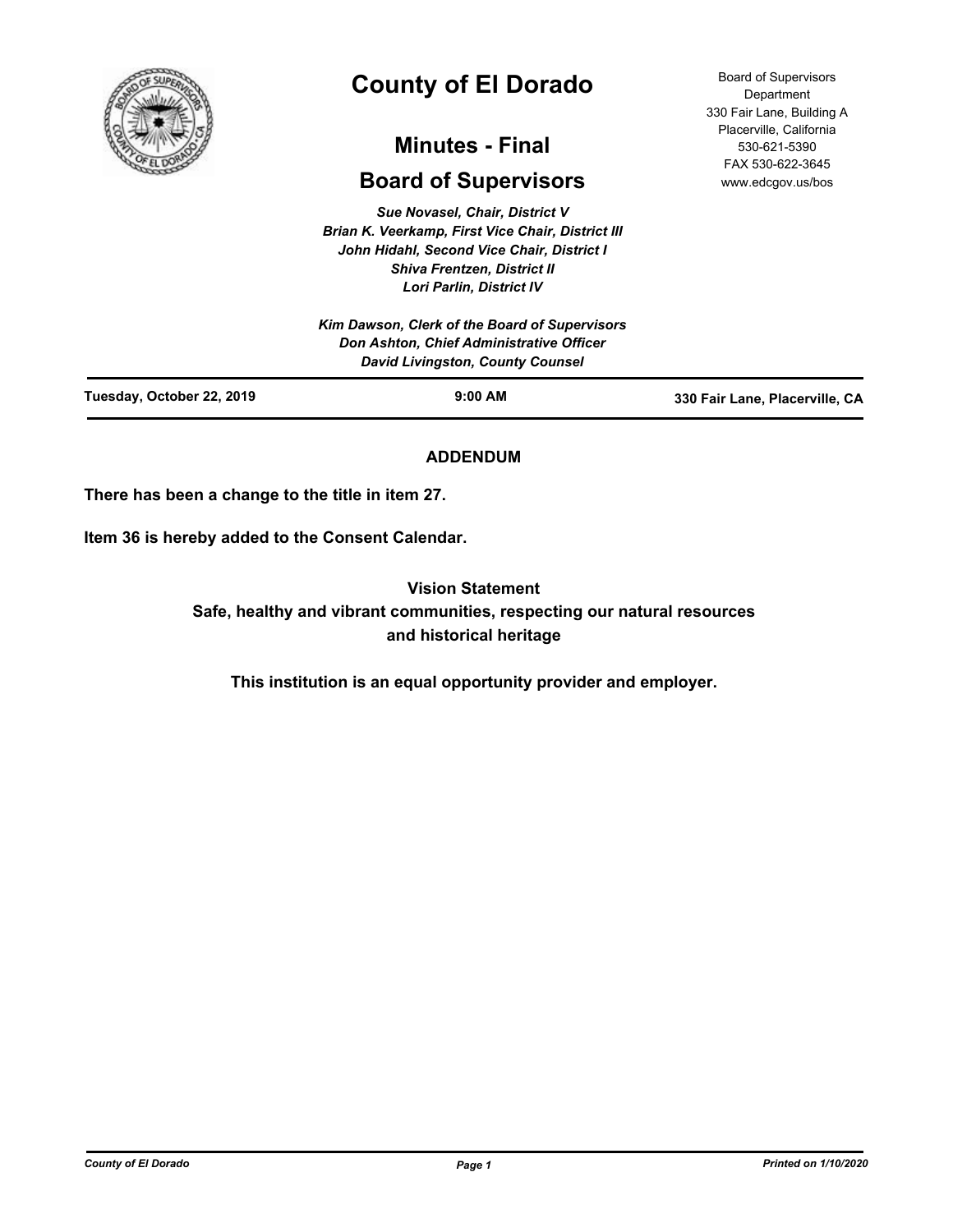Live Web Streaming and archiving of most Board of Supervisors meeting videos, all meeting agendas, supplemental materials and meeting minutes are available on the internet at: http://eldorado.legistar.com/Calendar.aspx

To listen to open session portions of the meeting in real time, dial (530) 621-7603. This specialized dial in number is programmed for listening only and is operable when the audio system inside the meeting room is activated. Please be advised that callers will experience silence anytime the Board is not actively meeting, such as during Closed Session or break periods.

The County of El Dorado is committed to ensuring that persons with disabilities are provided the resources to participate in its public meetings. Please contact the office of the Clerk of the Board if you require accommodation at 530-621-5390 or via email, edc.cob@edcgov.us, preferably no less than 24 hours in advance of the meeting.

The Board of Supervisors is concerned that written information submitted to the Board the day of the Board meeting may not receive the attention it deserves. The Board Clerk cannot guarantee that any FAX, email, or mail received the day of the meeting will be delivered to the Board prior to action on the subject matter.

The Board meets simultaneously as the Board of Supervisors and the Board of Directors of the Air Quality Management District, In-Home Supportive Services, Public Housing Authority, Redevelopment Agency and other Special Districts.

For Purposes of the Brown Act § 54954.2 (a), the numbered items on this Agenda give a brief description of each item of business to be transacted or discussed. Recommendations of the staff, as shown, do not prevent the Board from taking other action.

Materials related to an item on this Agenda submitted to the Board of Supervisors after distribution of the agenda packet are available for inspection during normal business hours in the public viewing packet located in Building A, 330 Fair Lane, Placerville or in the Board Clerk's Office located at the same address. Such documents are also available on the Board of Supervisors' Meeting Agenda webpage subject to staff's ability to post the documents before the meeting.

### **PROTOCOLS FOR PUBLIC COMMENT**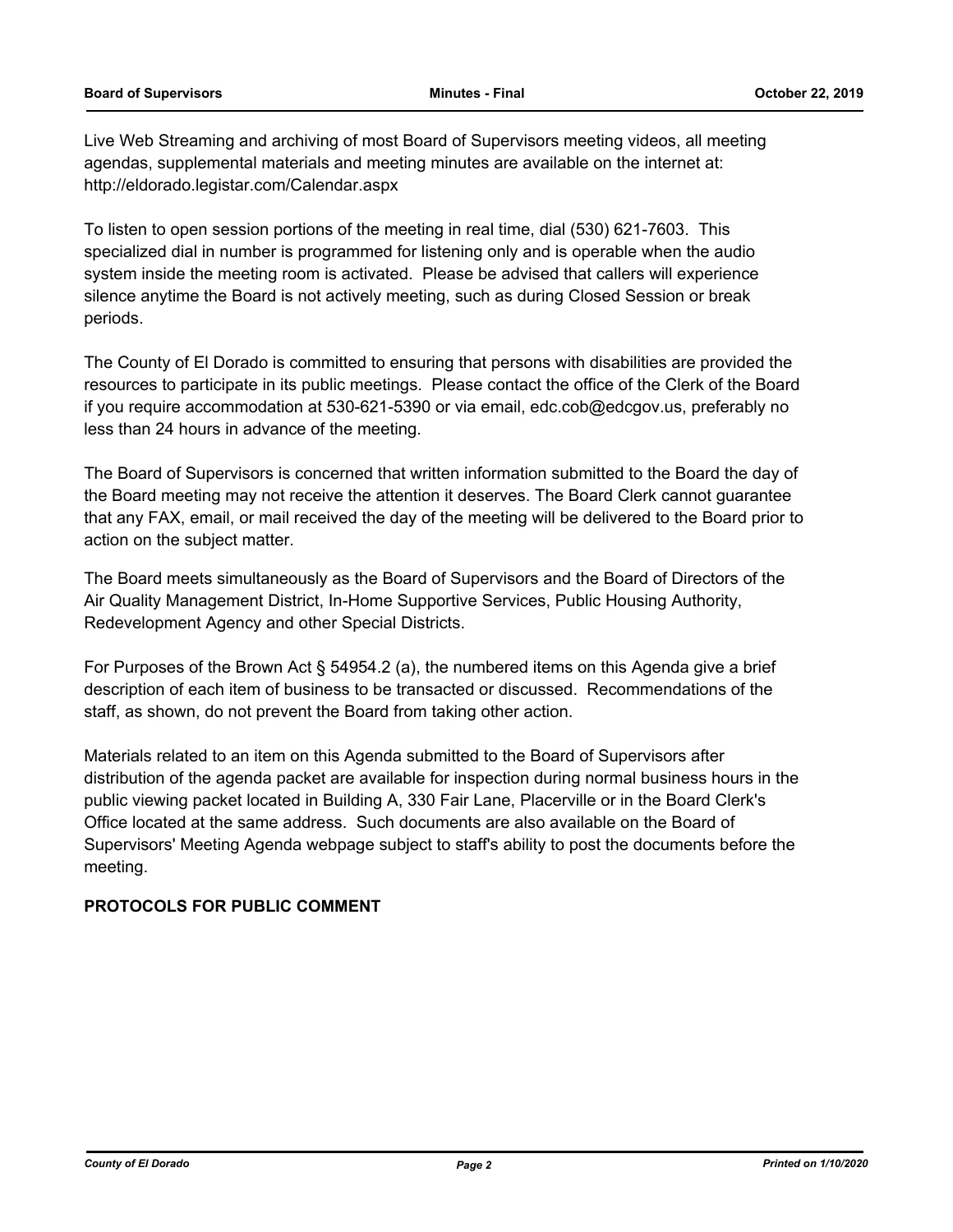Public comment will be received at designated periods as called by the Board Chair.

Public comment on items scheduled for Closed Session will be received before the Board recesses to Closed Session.

Except with the consent of the Board, individuals shall be allowed to speak to an item only once.

On December 5, 2017, the Board adopted the following protocol relative to public comment periods. The Board adopted minor revisions to the protocol on February 26, 2019, incorporated herein:

Time for public input will be provided at every Board of Supervisors meeting. Individuals will have three minutes to address the Board. Individuals authorized by organizations will have three minutes to present organizational positions and perspectives and may request additional time, up to five minutes. At the discretion of the Board, time to speak by any individual may be extended.

Public comment on certain agenda items designated and approved by the Board may be treated differently with specific time limits per speaker or a limit on the total amount of time designated for public comment. It is the intent of the Board that quasi-judicial matters have additional flexibility depending upon the nature of the issue. It is the practice of the Board to allocate 20 minutes for public comment during Open Forum and for each agenda item to be discussed. (Note: Unless designated on the agenda, there is no Open Forum period during Special Meetings.)

Individual Board members may ask clarifying questions but will not engage in substantive dialogue with persons providing input to the Board.

If a person providing input to the Board creates a disruption by refusing to follow Board guidelines, the Chair of the Board may take the following actions:

Step 1. Request the person adhere to Board guidelines. If the person refuses, the Chair may turn off the speaker's microphone.

Step 2. If the disruption continues, the Chair may order a recess of the Board meeting.

Step 3. If the disruption continues, the Chair may order the removal of the person from the Board meeting.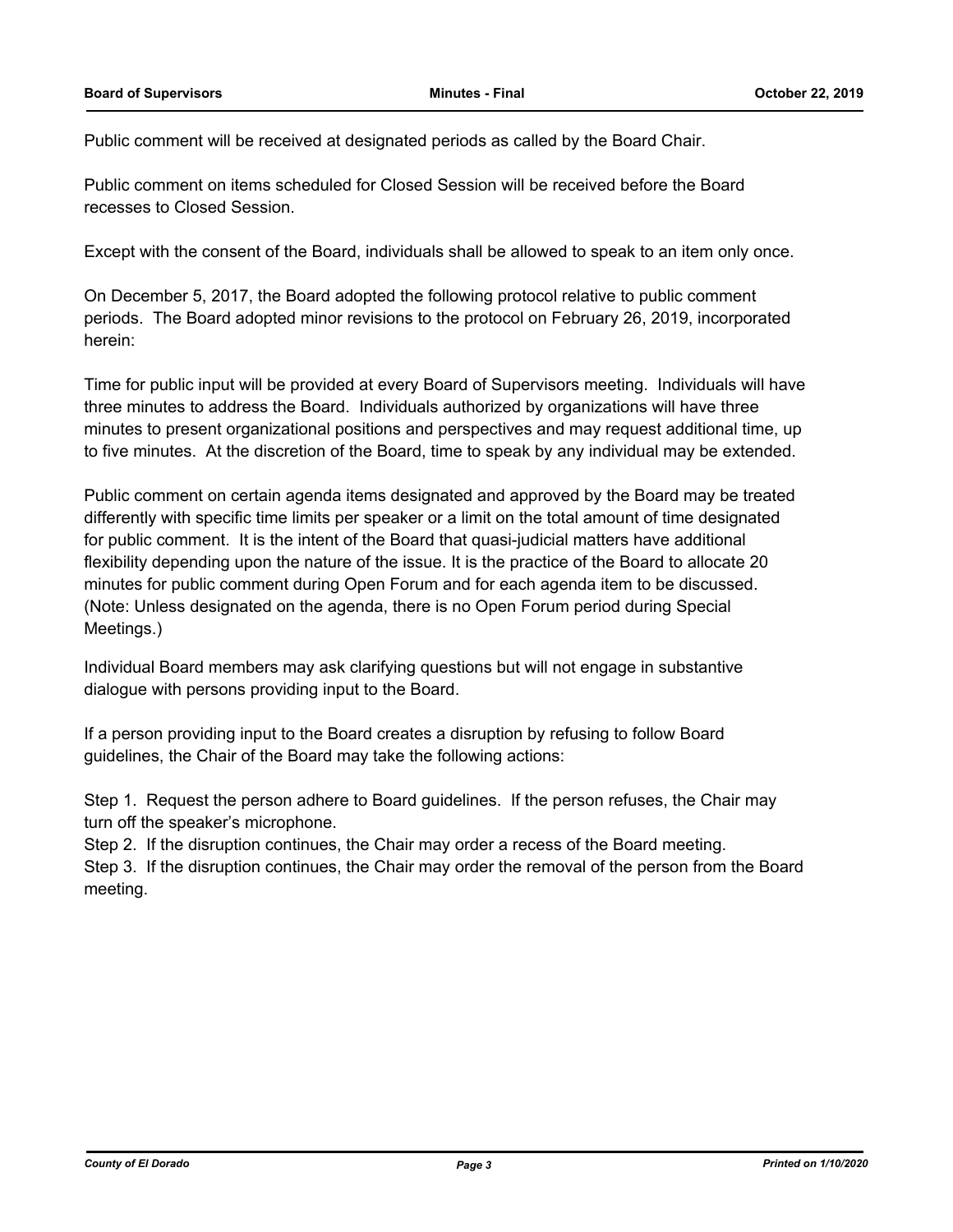#### **9:01 A.M. - CALLED TO ORDER**

- Present: 4 Supervisor Veerkamp, Supervisor Frentzen, Supervisor Hidahl and Supervisor Parlin
	- **Absent:** 1 Supervisor Novasel

#### **INVOCATION AND PLEDGE OF ALLEGIANCE TO THE FLAG**

**Chaplain Betsy Vanderpool of the Sierra Chaplaincy gave the Invocation. Supervisor Frentzen led the Pledge of Allegiance to the Flag.**

#### **ADOPTION OF THE AGENDA AND APPROVAL OF CONSENT CALENDAR**

*Public Comment: J. Gainsbourgh, D. Delmonte*

**A motion was made by Supervisor Hidahl, seconded by Supervisor Frentzen to Adopt the Agenda and Approve the Consent Calendar with the following change:**

**Continue items 6, 27 and 28 to November 5, 2019.**

**Yes:** 4 - Veerkamp, Frentzen, Hidahl and Parlin

Absent: 1 - Novasel

The Board may make any necessary additions, deletions or corrections to the agenda including moving items to or from the Consent Calendar and adopt the agenda and the Consent Calendar with one single vote. A Board member may request an item be removed from the Consent Calendar for discussion and separate Board action. At the appropriate time as called by the Board Chair, members of the public may make a comment on matters on the Consent Calendar prior to Board action.

#### **OPEN FORUM**

*Public Comment: M. Humphrey, T. McDoggle, T. Kayes, K. Payne, J. Gainsbourgh, R. Wonder*

#### [19-1618](http://eldorado.legistar.com/gateway.aspx?m=l&id=/matter.aspx?key=26942) OPEN FORUM (See Attachment)

Open Forum is an opportunity for members of the public to address the Board of Supervisors on subject matter that is not on their meeting agenda and within their jurisdiction. Public comments during Open Forum are limited to three minutes per person. Individuals authorized by organizations will have three minutes to present organizational positions and perspectives and may request additional time, up to five minutes. The total amount of time reserved for Open Forum is 20 Minutes.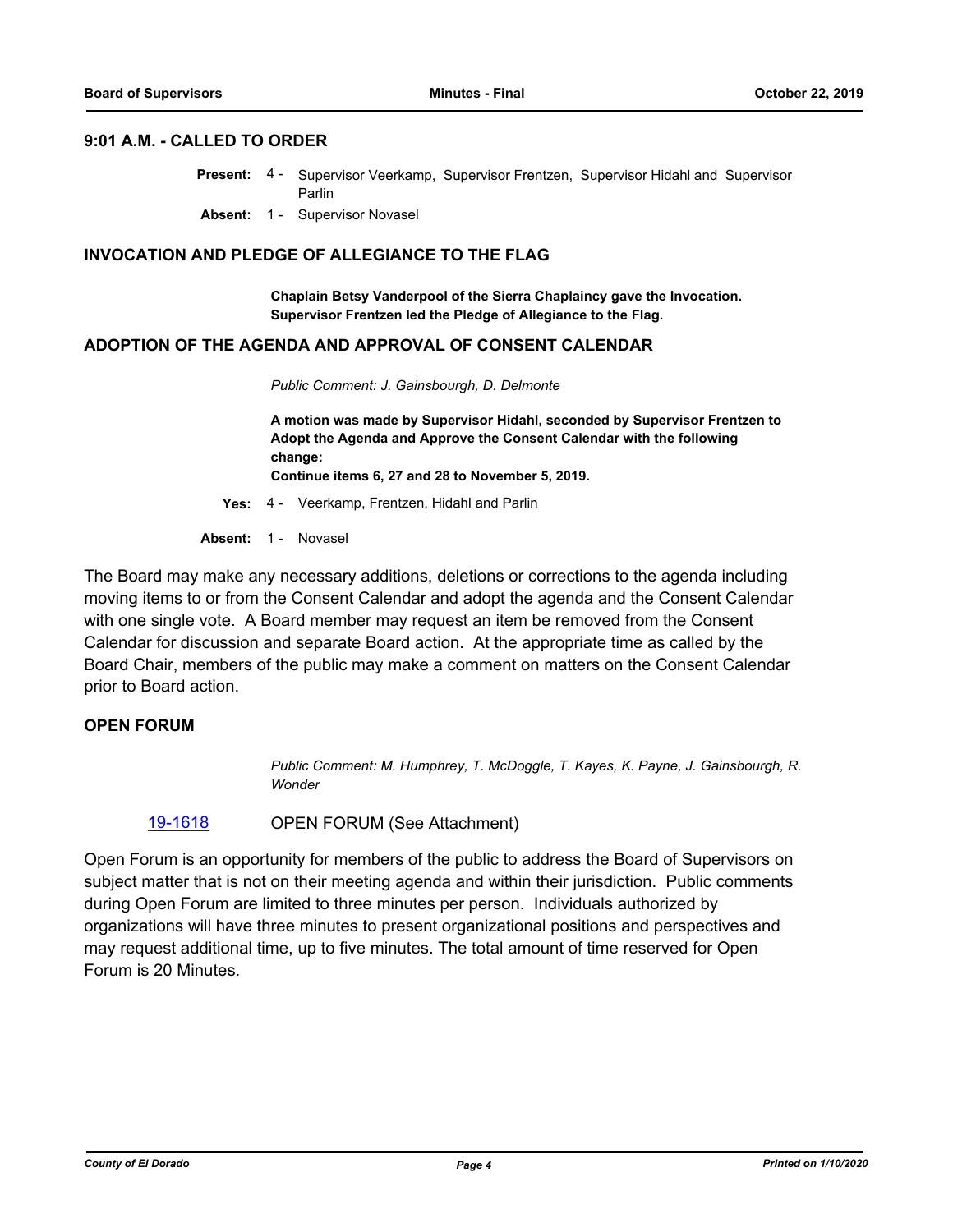#### **CONSENT CALENDAR**

**1.** [19-1548](http://eldorado.legistar.com/gateway.aspx?m=l&id=/matter.aspx?key=26870) Clerk of the Board recommending the Board approve the Minutes from the regular meeting of October 15, 2019.

**This matter was Approved on the Consent Calendar.**

#### **GENERAL GOVERNMENT - CONSENT ITEMS**

**2.** [16-0305](http://eldorado.legistar.com/gateway.aspx?m=l&id=/matter.aspx?key=20961) Chief Administrative Office recommending the Board find that a state of emergency continues to exist in El Dorado County as a result of unprecedented tree mortality due to drought conditions and related bark beetle infestations. (Cont. 10/15/19, Item 2)

**This matter was Approved on the Consent Calendar.**

**3.** [19-1273](http://eldorado.legistar.com/gateway.aspx?m=l&id=/matter.aspx?key=26595) Chief Administrative Office recommending the Board adopt and authorize the Chair to sign Resolution **152-2019** accepting the exchange of property tax increments for the annexation of one parcel (APN 006-011-022) into the El Dorado Irrigation District service area, Local Agency Formation Commission Project 2019-05. (Cont. 9/17/19, Item 3)

#### **FUNDING:** N/A

**Resolution 152-2019 was Adopted upon Approval of the Consent Calendar.**

**4.** [19-1484](http://eldorado.legistar.com/gateway.aspx?m=l&id=/matter.aspx?key=26805) Chief Administrative Office recommending the Board approve revisions to the County Travel, Meal and Lodging Policy (Board Policy D-1).

#### **FUNDING:** N/A

**This matter was Approved on the Consent Calendar.**

**5.** [19-1448](http://eldorado.legistar.com/gateway.aspx?m=l&id=/matter.aspx?key=26769) Chief Administrative Office, Procurement and Contracts Division, presenting a list of County surplus property and recommending the Board so declare and authorize disposal of same in accordance with the procedures outlined in the County's Purchasing Ordinance, Chapter 3.12 and Section 3.12.220 thereof.

**FUNDING:** Various.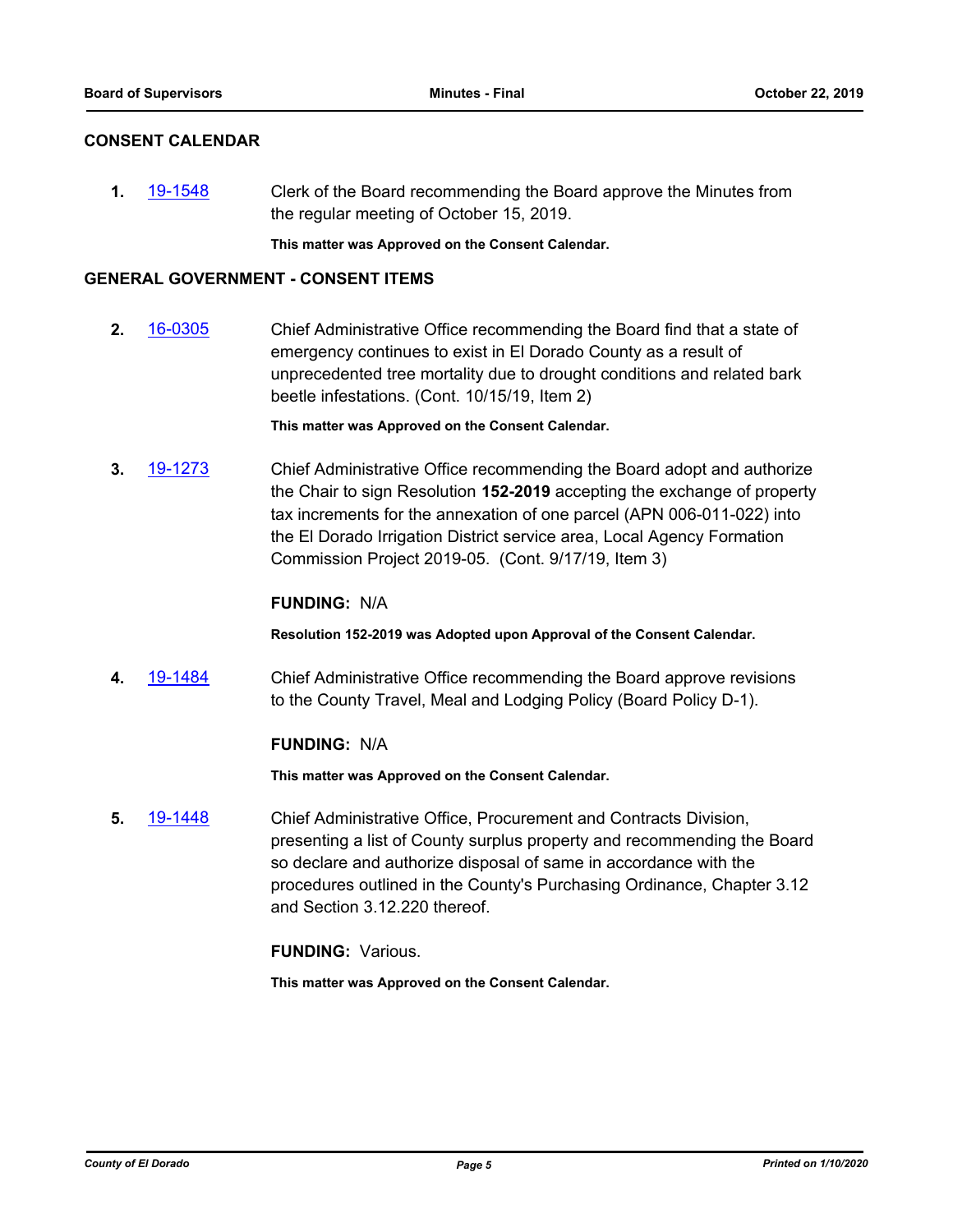**6.** [19-1564](http://eldorado.legistar.com/gateway.aspx?m=l&id=/matter.aspx?key=26888) Elections Department and Human Resources Department recommending the Board approve and authorize the Chair to sign Resolution **181-2019**  to authorize Human Resources to initiate a layoff for an Elections Technician I/II incumbent, occupying position 2767, in the Elections Department in order to comply with the requirements of Personnel Rule 1108, Nepotism.

**FUNDING:** General Fund.

**This matter was Continued to November 5, 2019 upon Approval of the Consent Calendar.**

**7.** [19-1500](http://eldorado.legistar.com/gateway.aspx?m=l&id=/matter.aspx?key=26822) Human Resources Department recommending the Board adopt and authorize the Chair to sign Resolution **174-2019** to add 0.50 FTE Assistant Director of Human Resources - Limited Term allocation for one (1) year.

**FUNDING:** General Fund.

**Resolutoin 174-2019 was Adopted upon Approval of the Consent Calendar.**

**8.** [19-1502](http://eldorado.legistar.com/gateway.aspx?m=l&id=/matter.aspx?key=26824) Human Resources Department recommending the Board adopt and authorize the Chair to sign Resolution **175-2019** to approve, due to lateral reclassification, the deletion of 1.0 FTE Department Analyst I/II and the addition of 1.0 FTE Administrative Analyst in the Department of Transportation, where the competitive recruitment and selection process is being waived by the Director of Human Resources at the request of the appointing authority in accordance with Personnel Rule 507.1.1.

**FUNDING:** N/A

**Resolution 175-2019 was Adopted upon Approval of the Consent Calendar.**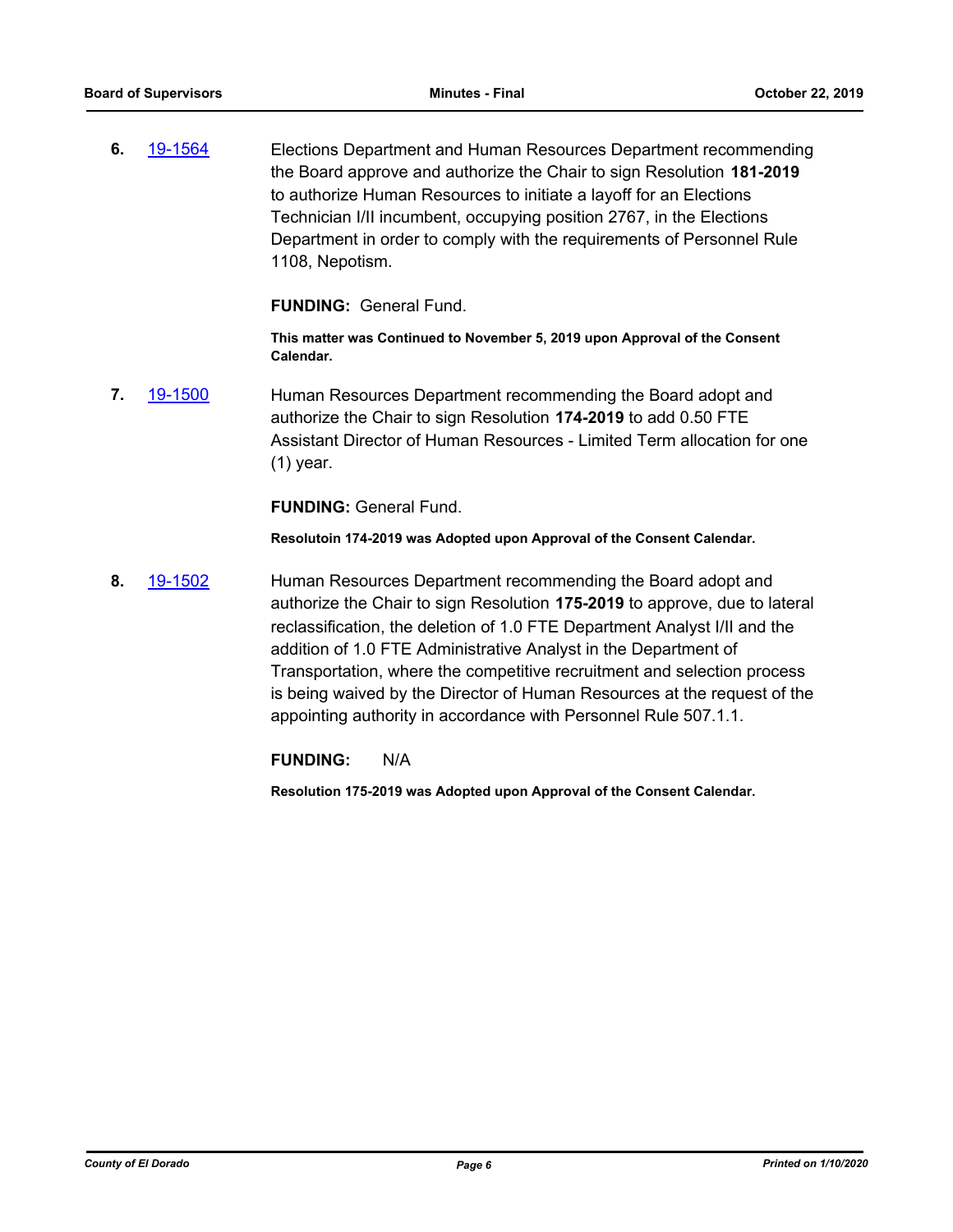| 9.  | 19-1488            | Human Resources Department and Chief Administrative Office<br>recommending the Board consider the following:<br>1) Adopt and authorize the Chair to sign Resolution 180-2019 to<br>accomplish the following:<br>a) Establish the job classification specification, salary range, and                                                  |
|-----|--------------------|---------------------------------------------------------------------------------------------------------------------------------------------------------------------------------------------------------------------------------------------------------------------------------------------------------------------------------------|
|     |                    | bargaining unit for the new classification of Medical Billing Technician;<br>b) Amend the Personnel Allocation to add 1.0 FTE Medical Billing<br>Technician position and 1.0 FTE Administrative Analyst I/II position in the<br>Chief Administrative Office; and                                                                      |
|     |                    | c) Abolish the Sr. Medical Billing Assistant and Medical Billing Supervisor<br>classifications.                                                                                                                                                                                                                                       |
|     |                    | 2) Authorize the establishment of a new org code in the EMS and                                                                                                                                                                                                                                                                       |
|     |                    | Emergency Preparedness Division for Ambulance Billing;<br>3) Approve a budget transfer increasing revenues and appropriations in<br>the new Ambulance Billing org. (4/5 vote required to approve budget                                                                                                                               |
|     |                    | transfer)                                                                                                                                                                                                                                                                                                                             |
|     |                    | <b>FUNDING:</b> Ambulance Billing Revenue in County Service Areas 3 and 7.                                                                                                                                                                                                                                                            |
|     |                    | This matter was Approved and Resolution 180-2019 was Adopted upon Approval<br>of the Consent Calendar.                                                                                                                                                                                                                                |
|     | <b>10.</b> 19-1510 | Supervisor Novasel recommending the Board approve and authorize the<br>Chair to sign a Proclamation recognizing Henry Brzezinski, Manager of<br>Animal Services, as the recipient of the National Animal Care & Control<br>Association 2019 Animal Care and Control Employee of the Year Award.                                       |
|     |                    | This matter was Approved on the Consent Calendar.                                                                                                                                                                                                                                                                                     |
| 11. | 19-1512            | Supervisor Novasel recommending the Board approve and authorize the<br>Chief Administrative Officer to sign amendment I to Funding Agreement<br>4018 with the El Dorado Community Foundation, on behalf of Tahoe<br>Home Connection, authorizing the expanded scope of the agreement with<br>no change to the \$1,500 payment amount. |
|     |                    | <b>FUNDING: General Fund.</b>                                                                                                                                                                                                                                                                                                         |
|     |                    | This matter was Approved on the Consent Calendar.                                                                                                                                                                                                                                                                                     |
|     |                    |                                                                                                                                                                                                                                                                                                                                       |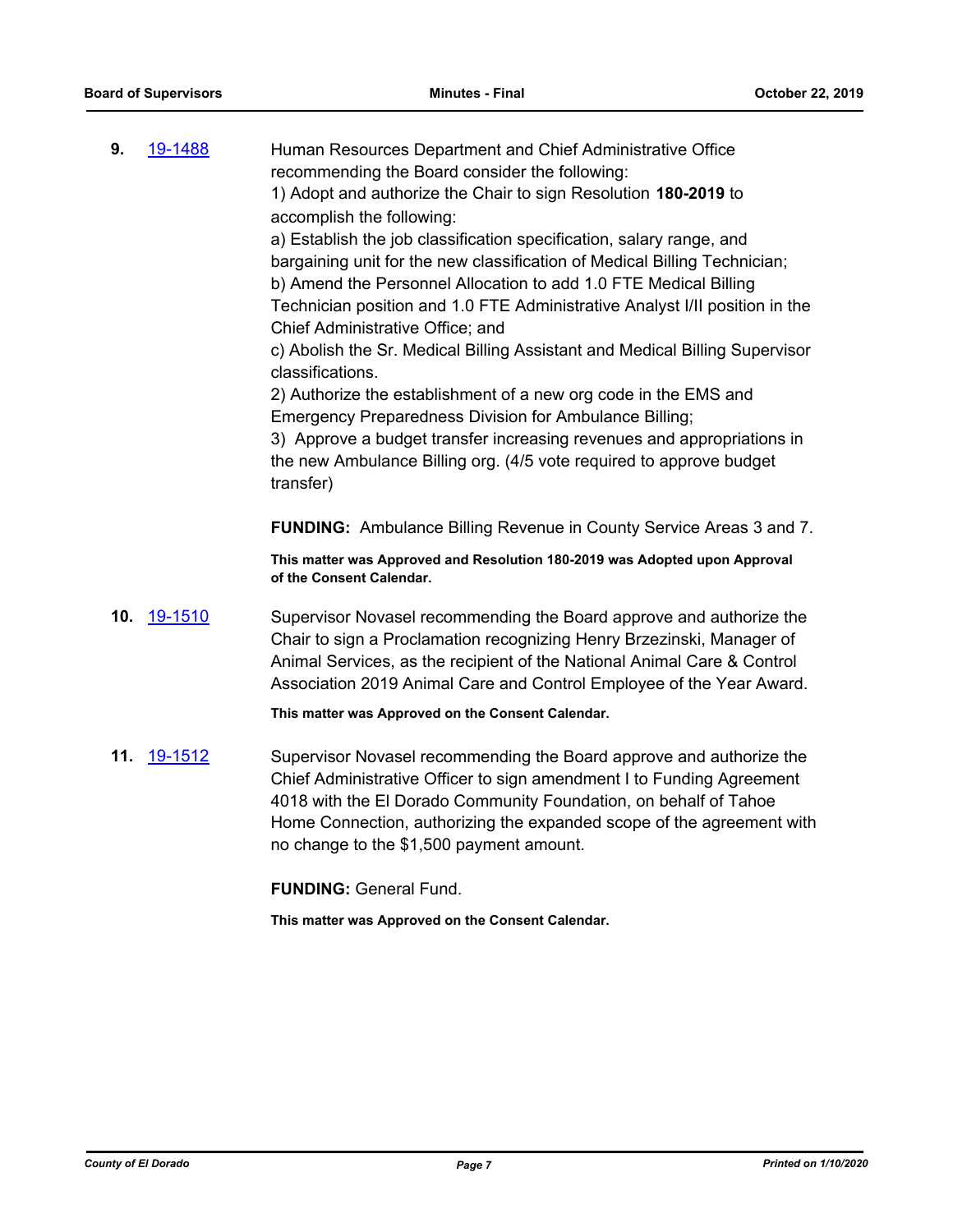#### **HEALTH AND HUMAN SERVICES - CONSENT ITEMS**

**12.** [19-1282](http://eldorado.legistar.com/gateway.aspx?m=l&id=/matter.aspx?key=26604) Health and Human Services Agency recommending the Board: 1) Approve and authorize the Chair to sign Agreement for Services 4271 with Sierra Child and Family Services, Inc., for the provision of student outreach and engagement centers and mental health supports, in the amount of \$436,000, for the term upon execution through June, 30 2021; 2) Make findings in accordance with County Ordinance 3.13.030 that it is more economical and feasible to contract with Sierra Child and Family Services, Inc., for services provided under this Agreement 4271 because the County does not have the necessary staff or facilities to perform the services; and

> 3) Authorize the Purchasing Agent, or designee, to execute further documents relating to Agreement for Services 4271, including amendments which do not increase the maximum dollar amount or term of the Agreement, and contingent upon approval by County Counsel and Risk Management.

**FUNDING:** 100% State Funding: Mental Health Services Act Funding.

**This matter was Approved on the Consent Calendar.**

### **13.** [19-1317](http://eldorado.legistar.com/gateway.aspx?m=l&id=/matter.aspx?key=26639) Health and Human Services Agency recommending the Board consider the following:

1) Approve and authorize the Chair to sign Funding out Agreement 4244 with The Center for Common Concerns, Inc. (DBA HomeBase), for the provision of a Strategic Planning Document and first-year Implementation Plan to the El Dorado County Opportunity Knocks Continuum of Care, in the amount of \$55,000, for a one-year term effective upon execution; and 2) Authorize the Purchasing Agent, or designee, to execute further documents relating to funding Agreement 4244, including amendments which do not increase the maximum dollar amount or term of the Agreement, and contingent upon approval by County Counsel and Risk Management.

**FUNDING:** 100% California Emergency Solutions and Housing Program Grant funding.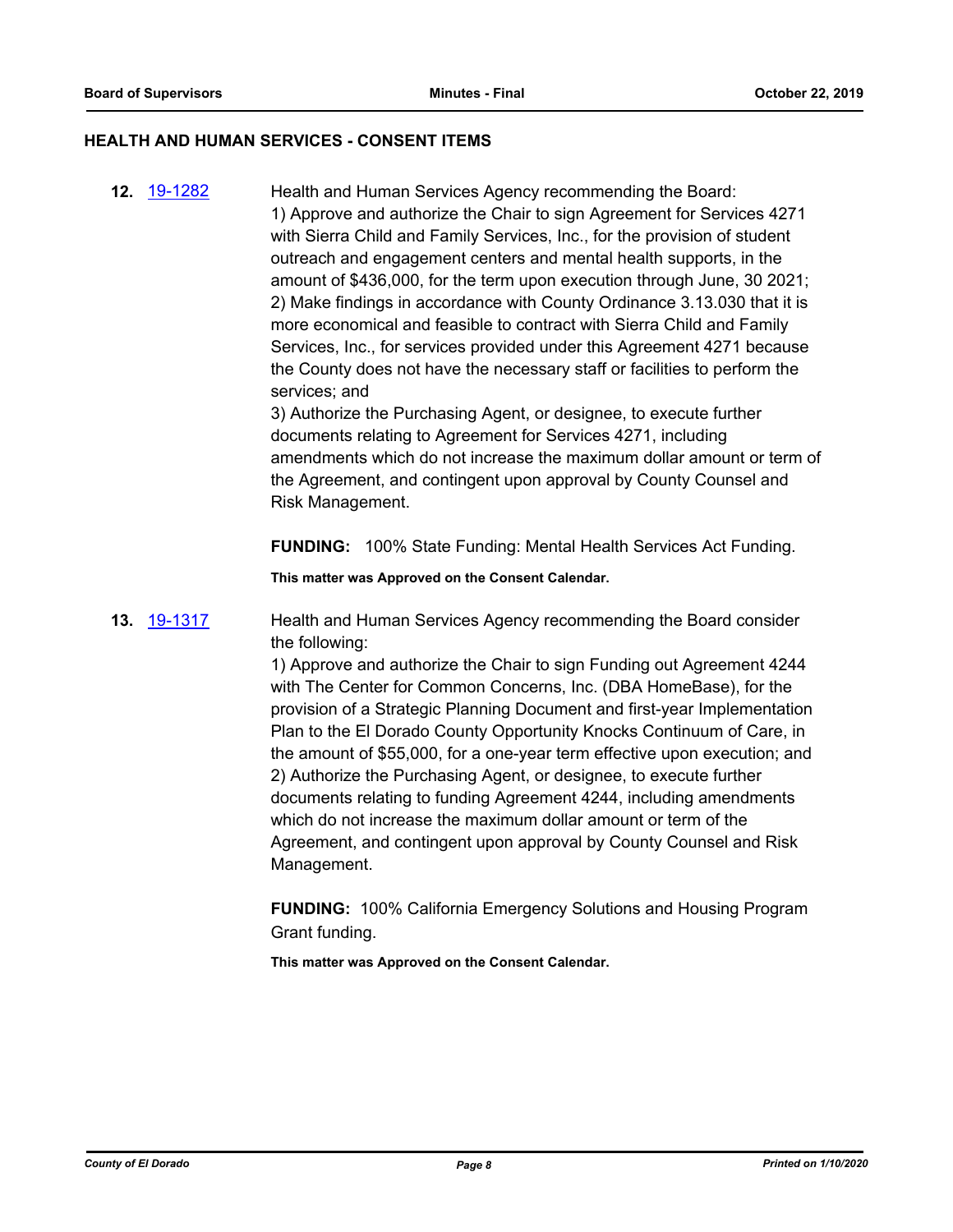**14.** [19-1369](http://eldorado.legistar.com/gateway.aspx?m=l&id=/matter.aspx?key=26690) Health and Human Services Agency recommending the Board: 1) Approve and authorize the Chair to sign non-financial Agreement 4279 with Unite USA, Inc., doing business as Unite Us, Inc., for the provision of software access allowing client referrals across a network of organizations, for a perpetual term to commence upon execution; and 2) Authorize the Purchasing Agent, or designee, to execute further documents relating to Agreement 4279, including amendments which do not change the amount or term of the Agreement, and contingent upon approval by County Counsel and Risk Management.

**FUNDING:** Non-Financial.

**This matter was Approved on the Consent Calendar.**

**15.** [19-1478](http://eldorado.legistar.com/gateway.aspx?m=l&id=/matter.aspx?key=26799) Library Department recommending the Board adopt and authorize the Chair to sign Resolution **178-2019**, amending the Authorized Personnel Allocation #105-2019 to delete 1.0 FTE vacant Senior Library Assistant from the Library personnel allocation.

#### **FUNDING:** N/A

**Resolution 178-2019 was Adopted upon Approval of the Consent Calendar.**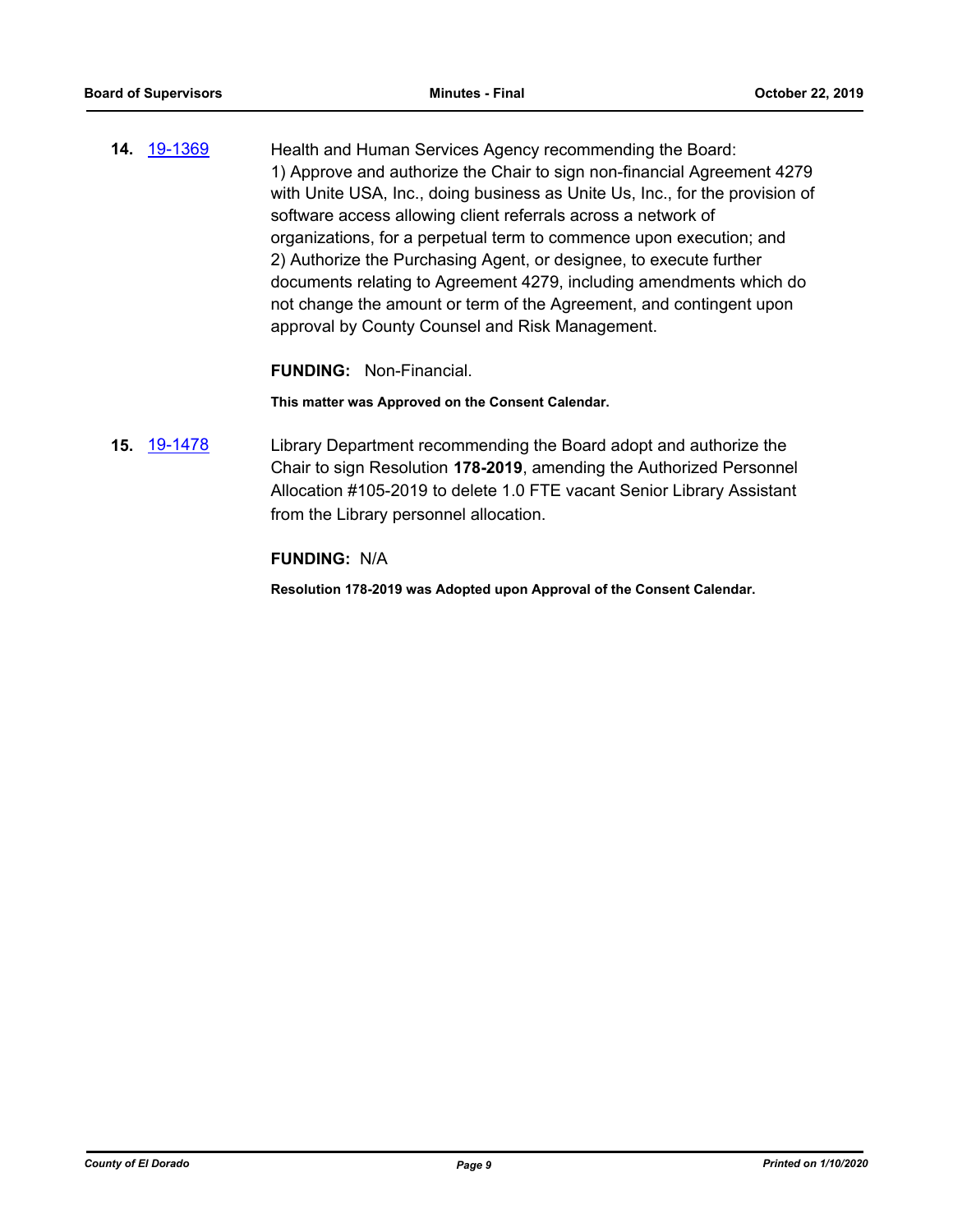#### **LAND USE AND DEVELOPMENT - CONSENT ITEMS**

**16.** [19-1322](http://eldorado.legistar.com/gateway.aspx?m=l&id=/matter.aspx?key=26644) Department of Transportation recommending the Board: 1) Approve the addition of two (2) Morbark chippers to the Department of Transportation's FY 2019-20 Fixed Asset List totaling \$99,621.46; 2) Approve the \$78,697.54 price decrease on the Fixed Asset List for the highflow skidsteer bringing the revised budget from \$161,664 to \$82,966.46; 3) Approve the \$20,923.92 price decrease on the Fixed Asset List for the paving machine bringing the revised budget from \$301,000 to \$280,076.08; 4) Make findings that the purchase of two (2) Morbark chippers and one (1) aerial bucket truck are exempt from competitive bidding in accordance with Purchasing Ordinance 3.12.160, Section D; 5) Authorize the Purchasing Agent to utilize the Sourcewell, formally known as National Joint Powers Alliance (NJPA), competitively bid Contract 062117-MBI for the acquisition of two (2) Morbark chippers for the Department of Transportation, Maintenance and Operations Division; 6) Authorize the Purchasing Agent to sign a purchase order to the awarded Sourcewell vendor, Morbark of Winn, Michigan in the amount of \$88,775.26 plus applicable delivery, fees and taxes (estimated at \$10,846.20) for a one time purchase for two (2) Morbark chippers following Board approval; 7) Authorize the Purchasing Agent to utilize the Sourcewell, formally known as NJPA, competitively bid Contract 012418-ALT for the acquisition of one (1) aerial bucket truck for the Department of Transportation, Maintenance and Operations Division; and 8) Authorize the Purchasing Agent to sign a purchase order to the awarded Sourcewell vendor, Altec Industries of Dixon, CA in the amount of \$139,594.00 plus applicable delivery, fees and taxes (estimated at \$10,221.00) for a one time purchase for one (1) aerial bucket truck following Board approval.

**FUNDING:** Road Fund (State) and SB1- RMRA (State).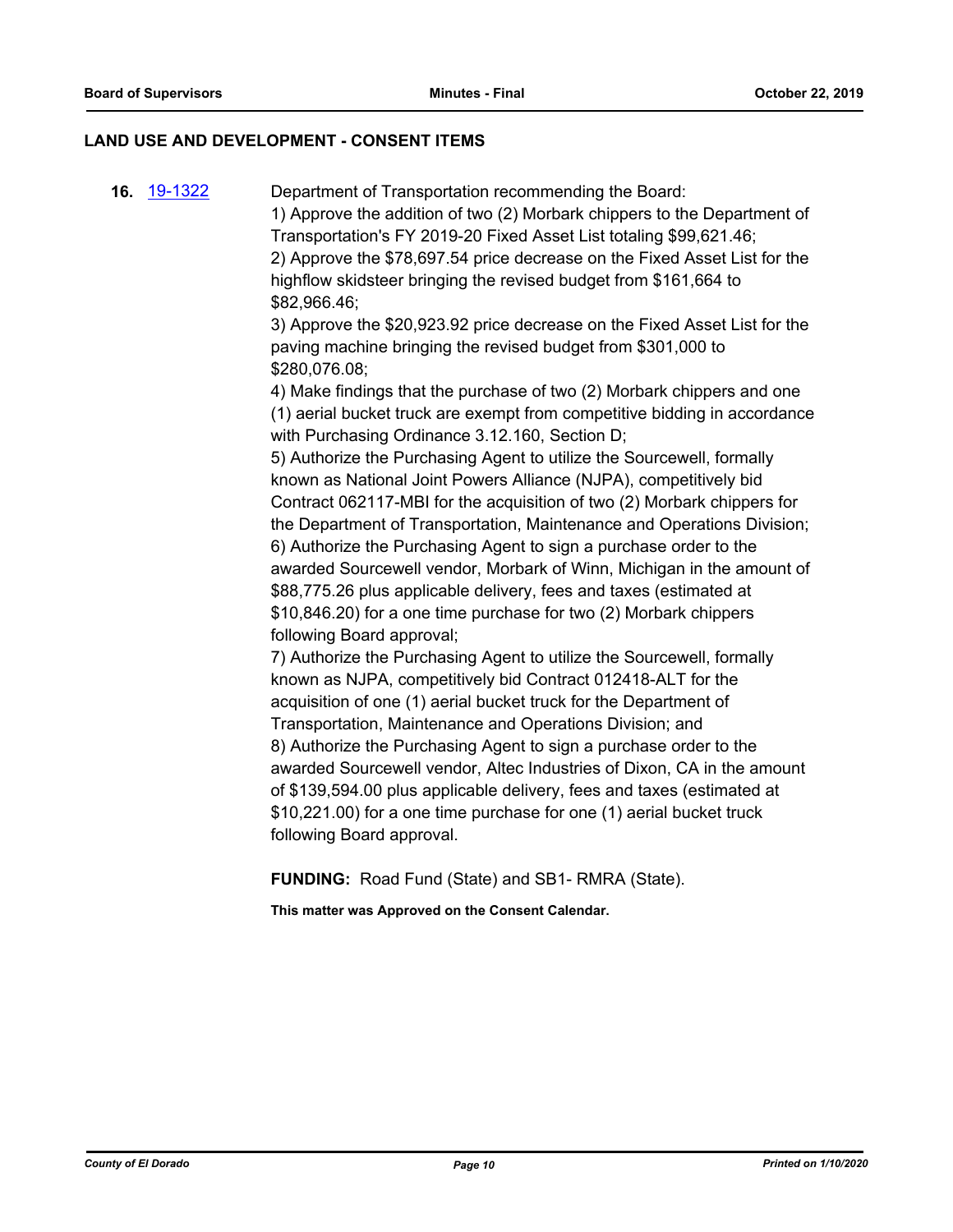**17.** [19-1349](http://eldorado.legistar.com/gateway.aspx?m=l&id=/matter.aspx?key=26670) Department of Transportation recommending the Board adopt and authorize the Chair to sign Resolution **176-2019** setting for election a measure to consider a special tax increase to provide road improvement and maintenance services in the Lynx Trail Road Zone of Benefit 30 within County Service Area 9; noting that the measure will be submitted to the zone electorate on the ballots distributed for the Presidential Primary Election to be held March 3, 2020. (Supervisor District: 3)

**FUNDING:** County Service Area Zone of Benefit Special Taxes.

**Resolution 176-2019 was Adopted upon Approval of the Consent Calendar.**

**18.** [19-1370](http://eldorado.legistar.com/gateway.aspx?m=l&id=/matter.aspx?key=26691) Department of Transportation recommending the Board: 1) Make findings that the purchase of one (1) Larue Loader-Mount Portable Snow Blower is exempt from competitive bidding in accordance with Purchasing Ordinance 3.12.160, Section D; 2) Authorize the Purchasing Agent to utilize the Sourcewell, formally known as National Joint Powers Alliance, competitively bid contract 080818-JAL for the acquisition of one (1) Larue Loader-Mount Portable Snow Blower; and 3) Authorize the Purchasing Agent to sign a purchase order to the awarded Sourcewell vendor, Snoquip Inc. of West Sacramento, CA in the amount of \$185,815.25 plus applicable fees and taxes (estimated at \$13,471.61) for a one time purchase for one (1) Larue Loader-Mount Portable Snow Blower following Board approval.

**FUNDING:** County Service Area 3.

**This matter was Approved on the Consent Calendar.**

**19.** [19-1413](http://eldorado.legistar.com/gateway.aspx?m=l&id=/matter.aspx?key=26734) Department of Transportation recommending the Board adopt and authorize the Chair to sign Resolution **177-2019** setting for election a measure to consider a special tax increase to provide road improvement and maintenance services in the Gilmore Vista Road Zone of Benefit 22 within County Service Area 9; noting that the measure will be submitted to the zone electorate on the ballots distributed for the Presidential Primary Election to be held March 3, 2020. (Supervisor District: 3)

**FUNDING:** County Service Area Zone of Benefit Special Taxes.

**Resolution 177-2019 was Adopted upon Approval of the Consent Calendar.**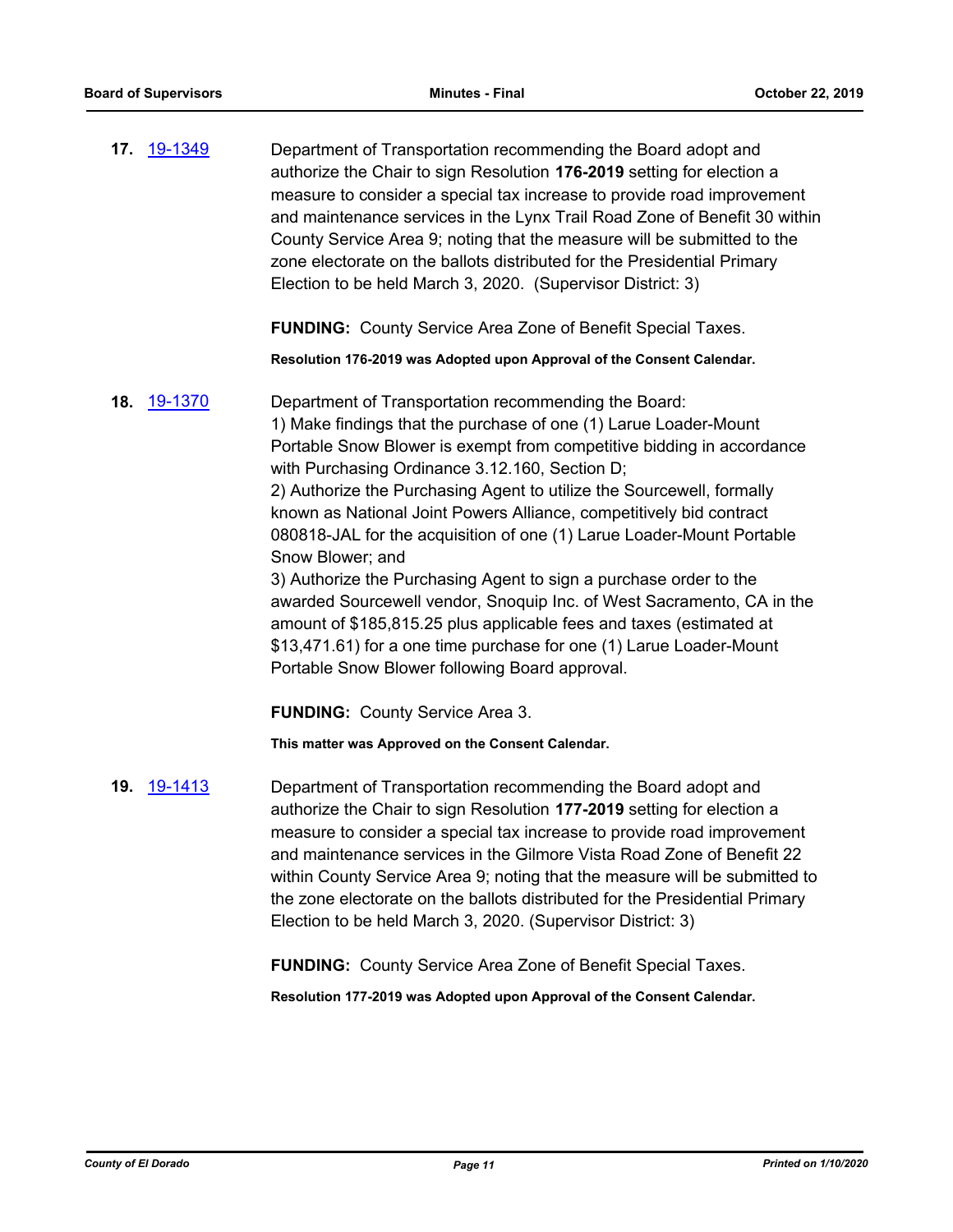**20.** [19-1511](http://eldorado.legistar.com/gateway.aspx?m=l&id=/matter.aspx?key=26833) Department of Transportation recommending the Board adopt and authorize the Chair to sign Resolution **179-2019** setting for election a measure to consider a special tax increase to provide road improvement and maintenance services in the Fernwood Cothrin Ranch Road Zone of Benefit 14 within County Service Area 9; noting that the measure will be submitted to the zone electorate on the ballots distributed for the Presidential Primary Election to be held March 3, 2020. (Supervisor District: 2)

**FUNDING:** County Service Area Zone of Benefit Special Taxes.

**Resolution 179-2019 was Adopted upon Approval of the Consent Calendar.**

**21.** [19-1523](http://eldorado.legistar.com/gateway.aspx?m=l&id=/matter.aspx?key=26845) Department of Transportation recommending the Board consider the following:

> 1) Make findings that it is more feasible and economical to engage an outside consultant to provide staff assistance in developing the Major Update to the Traffic Impact Mitigation (TIM) Fee Program and the Capital Improvement Program (CIP);

> 2) Authorize the Chair to sign Agreement 4324 with DKS Associates, Inc. for a three (3) year term in an amount not to exceed \$300,000. The agreement will provide staff assistance in developing the Major Update to the TIM Fee Program and CIP as directed by the Board on September 17, 2019; and

> 3) Approve and authorize the Chair to sign a budget transfer adjusting the budget for Fiscal Year 2019-20 to allow for the transfer of TIM funds to Transportation Engineering to fund the consultant contract. (4/5 vote required)

**FUNDING:** Traffic Impact Mitigation Fees.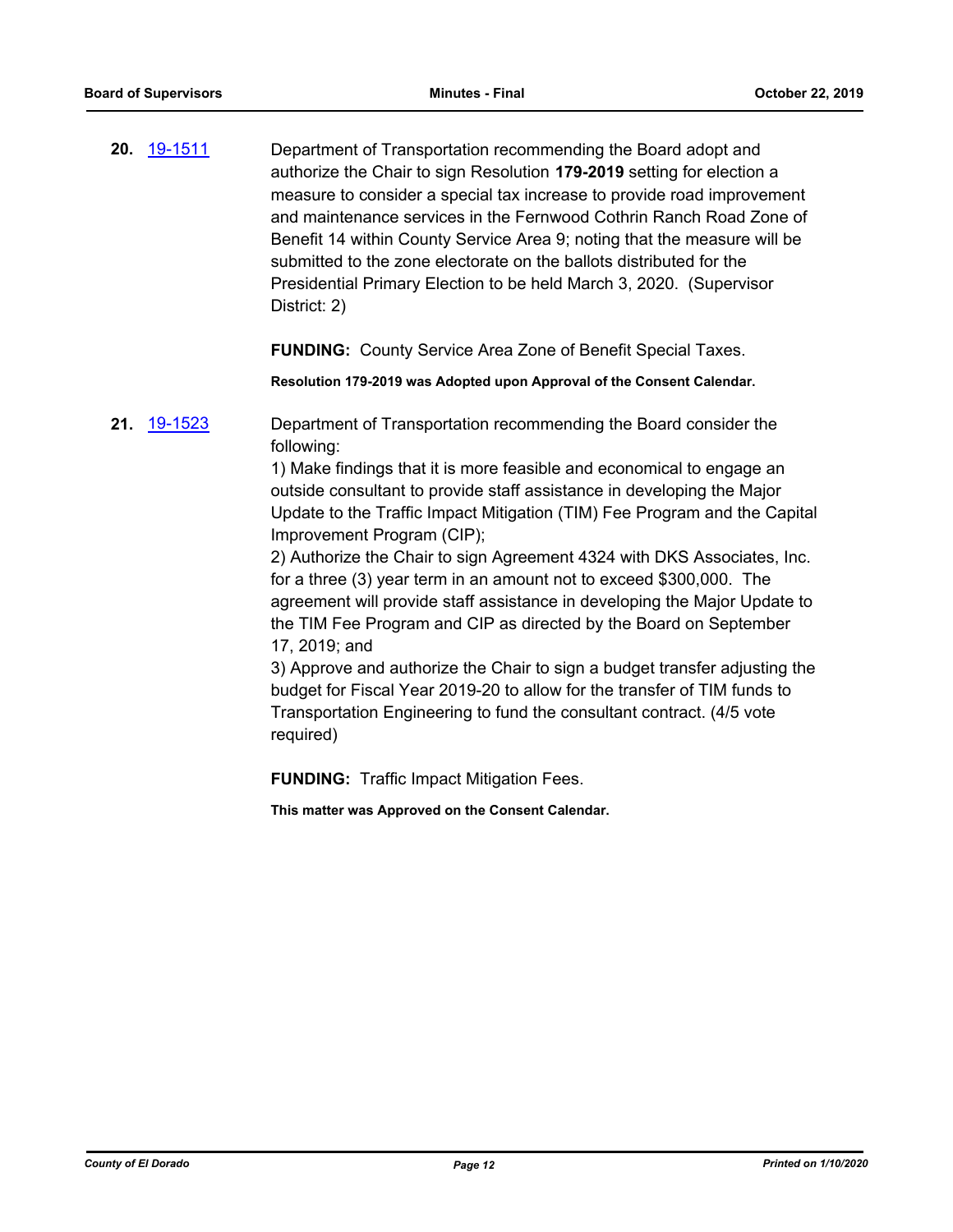|     | 22. 19-1301 | Environmental Management recommending the Board:<br>1) Accept a grant award from the State of California, Department of<br>Resources Recycling and Recovery, Local Government Waste Tire<br>Amnesty Grant Program, TA 5 Cycle, Fiscal Year 2019-20, in the amount<br>of \$89,929, for the term beginning upon award and acceptance of funds<br>through September 30, 2021; and<br>2) Delegate authority to the Environmental Management Department<br>Director, or designee, to execute the Grant Agreement and all grant<br>related documents including, but not limited to, amendments, requests for<br>payment, reports, and all associated documents necessary to secure |
|-----|-------------|------------------------------------------------------------------------------------------------------------------------------------------------------------------------------------------------------------------------------------------------------------------------------------------------------------------------------------------------------------------------------------------------------------------------------------------------------------------------------------------------------------------------------------------------------------------------------------------------------------------------------------------------------------------------------|
|     |             | grant funds and implement the approved grant program.<br><b>FUNDING:</b> Non-General Fund / State of California, Department of<br>Resources Recycling and Recovery, Local Government Waste Tire<br>Amnesty Grant Program.<br>This matter was Approved on the Consent Calendar.                                                                                                                                                                                                                                                                                                                                                                                               |
| 23. | 19-1446     | Planning and Building Department, Long Range Planning, recommending<br>the Board:                                                                                                                                                                                                                                                                                                                                                                                                                                                                                                                                                                                            |

1) Adopt and authorize the Chair to sign Resolution **173-2019** approving the submittal of an application to the State Department of Housing and Community Development for planning grant funds to further housing development in El Dorado County; and

2) Authorize and direct the Planning and Building Department Director, or designee, to act on the County's behalf in all matters pertaining to this application to apply for and submit to the Department the 2019 Planning Grants Program application in the amount of up to \$310,000.

**FUNDING:** Building Homes and Jobs Act Grants Program.

**This matter was Approved and Resolution 173-2019 was Adopted upon Approval of the Consent Calendar.**

**24.** [19-1449](http://eldorado.legistar.com/gateway.aspx?m=l&id=/matter.aspx?key=26770) Planning and Building Department recommending the Board approve a third amendment to Agreement for Services 214 between El Dorado County and the Tahoe Resource Conservation District for storm water quality compliance monitoring in the Tahoe Basin, updating the rate schedule, with no change to the not-to-exceed amount or the term of the contract.

> **FUNDING:** National Pollutant Discharge Elimination System - General Fund (50%) and Public Utility Franchise Fees (50%).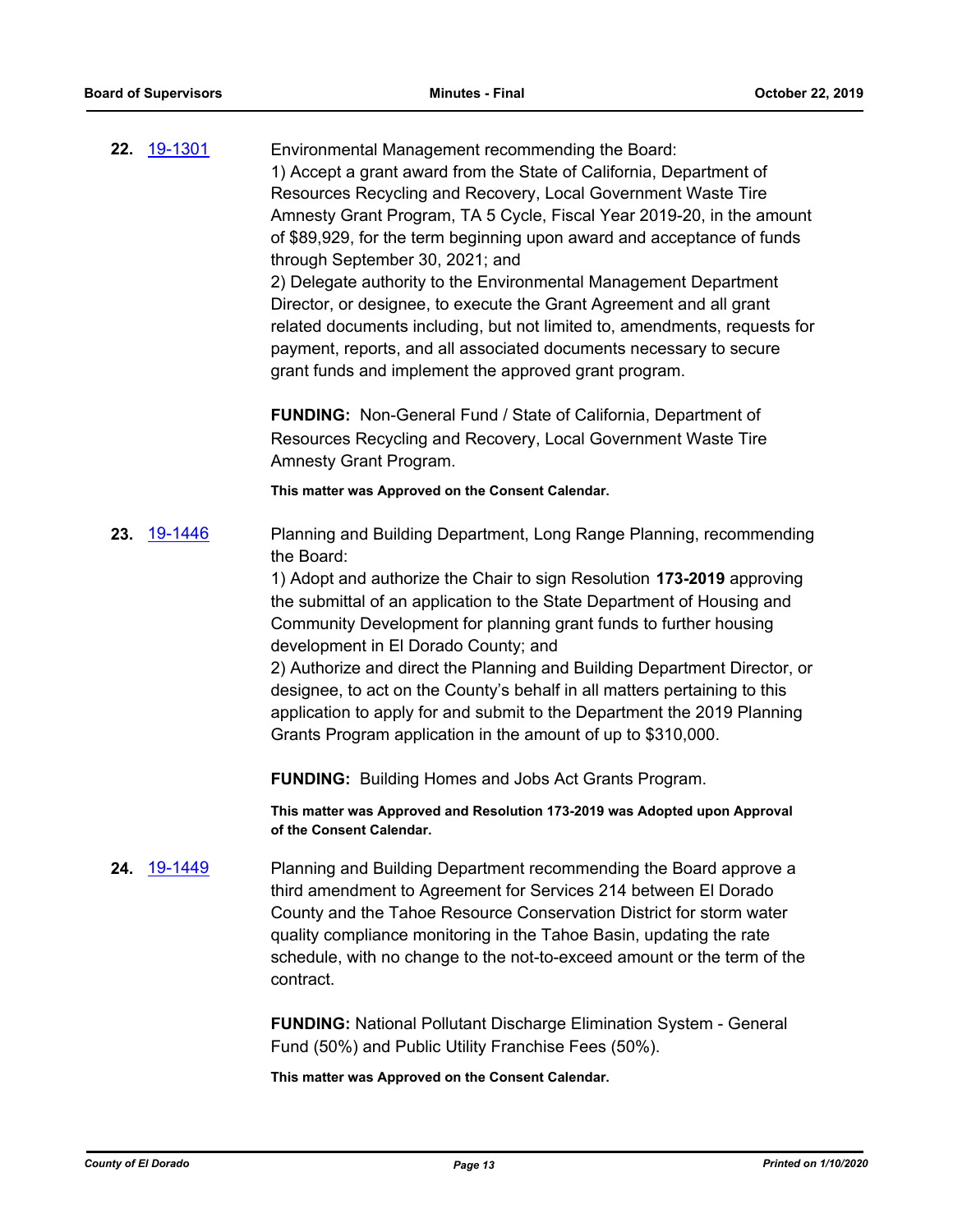| 25. <u>19-1558</u> | Planning and Building Department recommending the Board, in              |
|--------------------|--------------------------------------------------------------------------|
|                    | accordance with Board of Supervisors Policy B-14:                        |
|                    | 1) Find that the Courtside Manor Phase 3 project provides significant    |
|                    | community benefit by providing housing that is affordable to low-income  |
|                    | households; and                                                          |
|                    | 2) Grant an additional 30 day extension to the Traffic Impact Mitigation |
|                    | Fee Offset Award for the Courtside Manor Phase 3 project approved on     |
|                    | October 7, 2017, and extended through October 7, 2019, totaling          |
|                    | \$279,600.                                                               |
|                    |                                                                          |

**FUNDING:** Traffic Impact Mitigation Fees.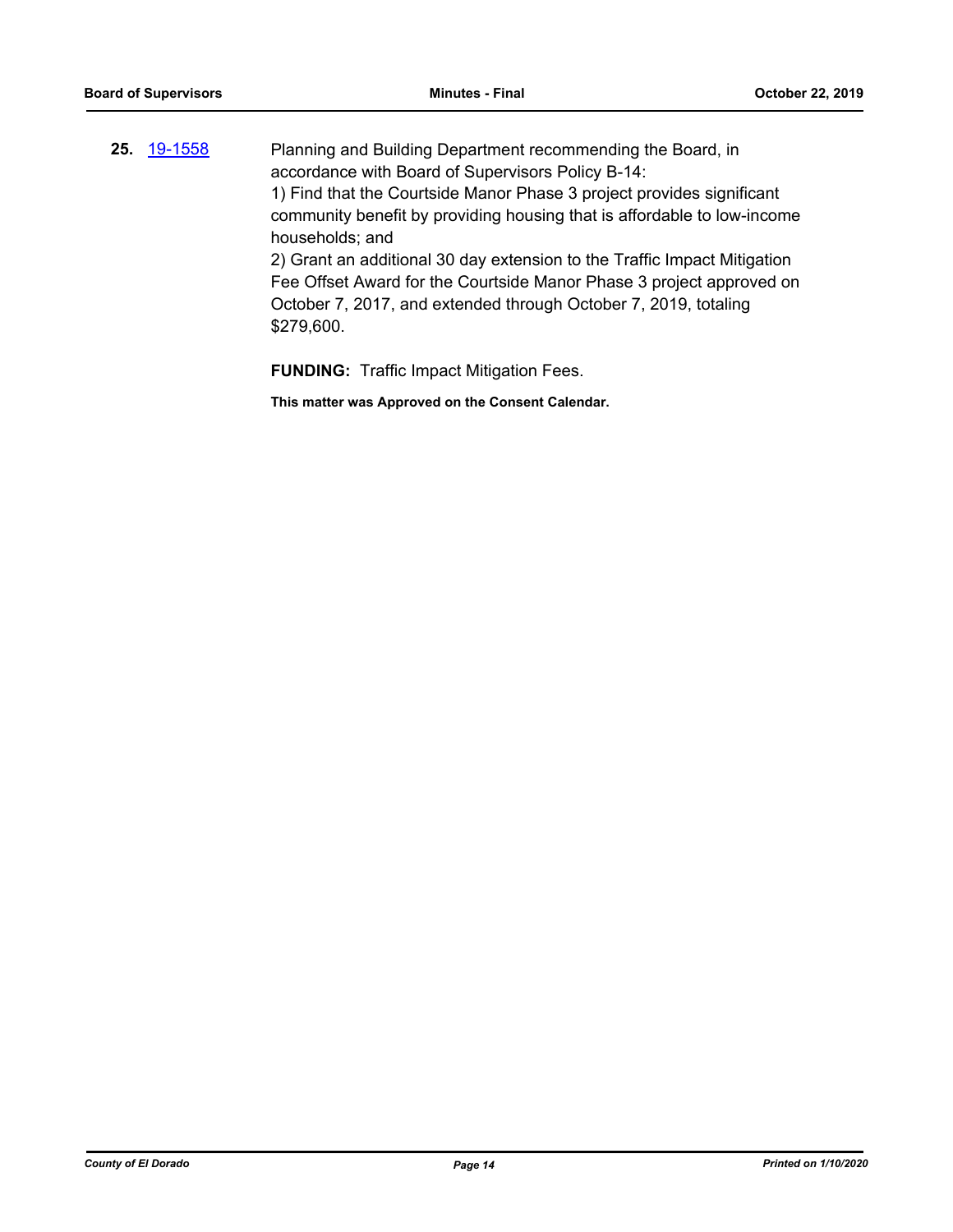#### **LAW AND JUSTICE - CONSENT ITEMS**

**26.** [19-1462](http://eldorado.legistar.com/gateway.aspx?m=l&id=/matter.aspx?key=26783) District Attorney recommending the Board consider the following: 1) Approve the use of Supplemental Local Law Enforcement Funds for the purchase of Point Blank vests and fire arms safety loading chambers in the estimated amount of \$12,567, and new uniform gear in the estimated amount of \$7,196;

> 2) Approve the use of Department of Justice Asset Forfeiture Funds for the following: 772 Pacific St. facility lease, in the amount of \$31,860 for the period of July 2019 - June 2020; computer equipment in the estimated amount of \$9,495; office equipment and supplies: in the estimated amount of \$11,106; 778 Pacific St. building sound masking costs in the quoted amount of \$27,000; CDAA Diversity 2018 initiative cost at \$5,000; and

3) Approve and authorize the Chair to sign a budget transfer increasing revenue and appropriations within the District Attorney's budget by \$104,224. (4/5 vote required)

**FUNDING:** Supplemental Local Law Enforcement Funds and Department of Justice Asset Forfeiture Funds.

**This matter was Approved on the Consent Calendar.**

#### **END CONSENT CALENDAR**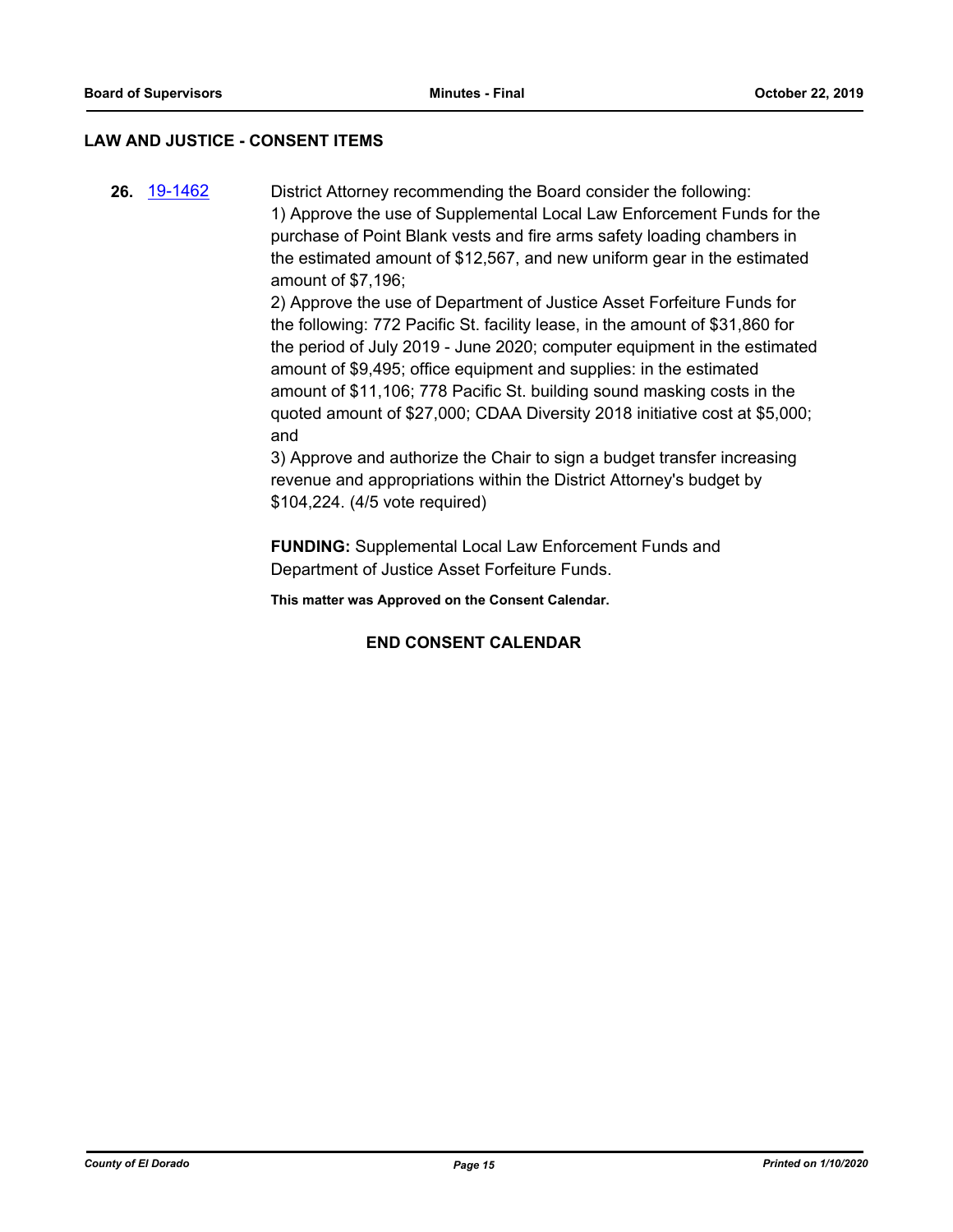#### **DEPARTMENT MATTERS (Items in this category may be called at any time)**

**27.** [19-1396](http://eldorado.legistar.com/gateway.aspx?m=l&id=/matter.aspx?key=26717) Department of Transportation recommending the Board approve and authorize the Chair to sign Resolution **169-2019** setting for election a measure to consider a special tax for the purpose of snow removal equipment acquisition and services in the South Shore Snow Removal Zone of Benefit 501 within County Service Area 3, noting that the measure will be submitted to the zone electorate on the ballots distributed for the Presidential Primary Election to be held March 3, 2020. (Cont. 10/15/2019, Item 13) (Est. Time: 5 Min.)

**FUNDING:** County Service Area Zone of Benefit Special Taxes.

**This matter was Continued to November 5, 2019 upon Approval of the Consent Calendar.**

#### **10:00 A.M. - TIME ALLOCATION**

**28.** [19-1521](http://eldorado.legistar.com/gateway.aspx?m=l&id=/matter.aspx?key=26843) Department of Planning and Building and Chief Administrative Office recommending the Board receive and file a report updating the Board on the implementation of the Vacation Home Rental Ordinance, and provide direction to staff. (Est. Time: 1 Hr.)

> **This matter was Continued to November 5, 2019 upon Approval of the Consent Calendar.**

#### **11:00 A.M. - TIME ALLOCATION**

**29.** [19-1535](http://eldorado.legistar.com/gateway.aspx?m=l&id=/matter.aspx?key=26857) Health and Human Services Agency recommending the Board adopt and authorize the Chair to sign a proclamation recognizing October as Domestic Violence Awareness Month. (Est. Time: 10 Min.)

#### **FUNDING:** N/A

*Public Comment: K. Payne, Center for Violence Free Relationships*

**Supervisor Frentzen read the Proclamation. A motion was made by Supervisor Frentzen, seconded by Supervisor Veerkamp to Approve this matter.**

- **Yes:** 4 Veerkamp, Frentzen, Hidahl and Parlin
- Absent: 1 Novasel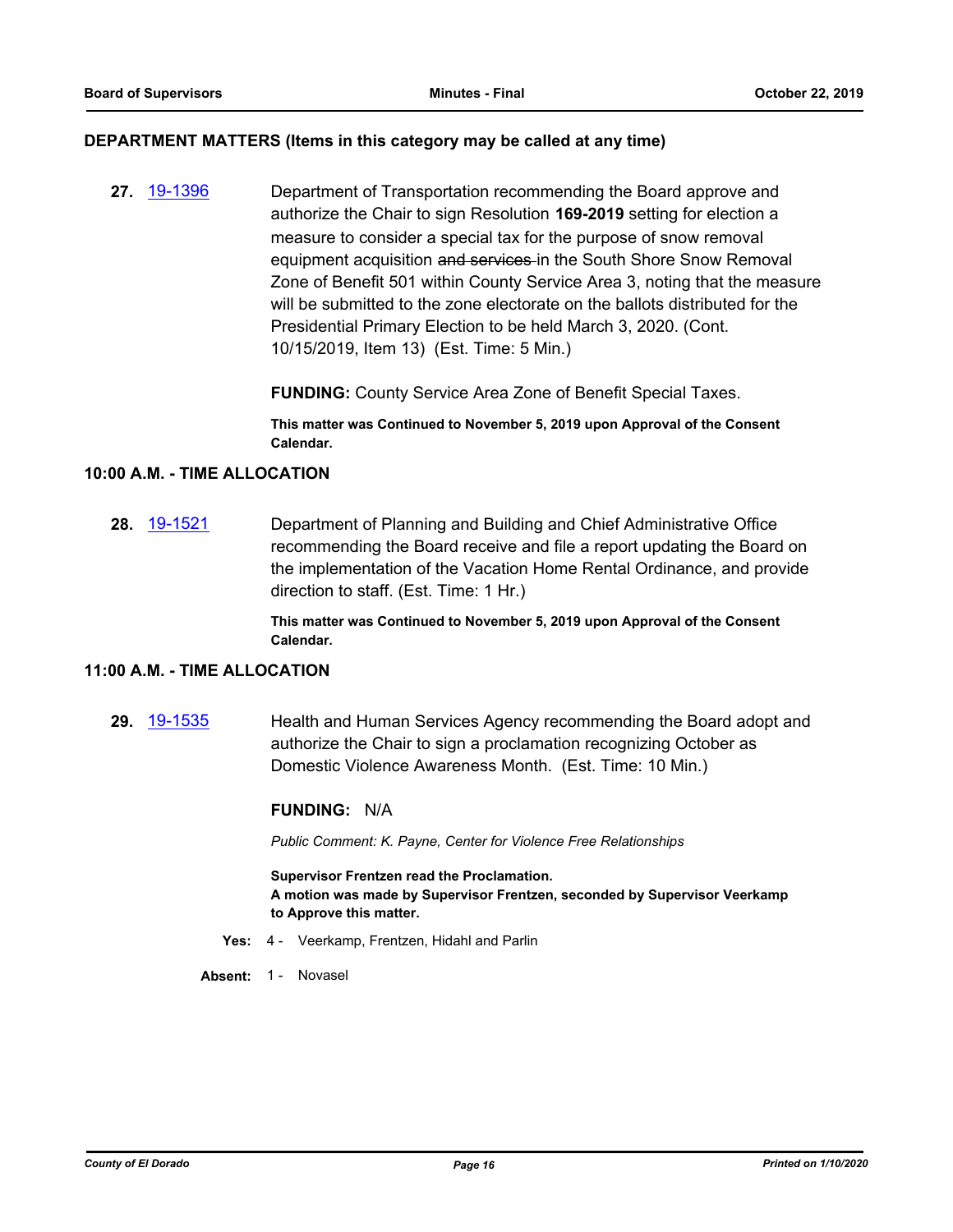**30.** [19-1289](http://eldorado.legistar.com/gateway.aspx?m=l&id=/matter.aspx?key=26611) HEARING - Health and Human Services Agency recommending the Board, acting as the Governing Board of the El Dorado County Public Housing Authority: 1) Adopt and authorize the Chair to sign Resolution **170-2019** to acknowledge the updates related to the Mainstream Voucher Program, thereby amending the 2019 Administrative Plan; and 2) Authorize the Director of Health and Human Services to sign certifications or documents, if any, related to submittal of the amended 2019 Administrative Plan to the U.S. Department of Housing and Urban Development. (Est. Time: 10 Min.)

**FUNDING:** 93% Federal, 4.2% Public Housing Authority Fund Balance, 2.5% General Fund, 0.3% other revenue sources.

**Supervisor Veerkamp opened the public hearing and upon conclusion of public comment and staff input, closed the hearing. A motion was made by Supervisor Hidahl, seconded by Supervisor Frentzen to Approve this matter and Adopt Resolution 170-2019.**

- **Yes:** 4 Veerkamp, Frentzen, Hidahl and Parlin
- Absent: 1 Novasel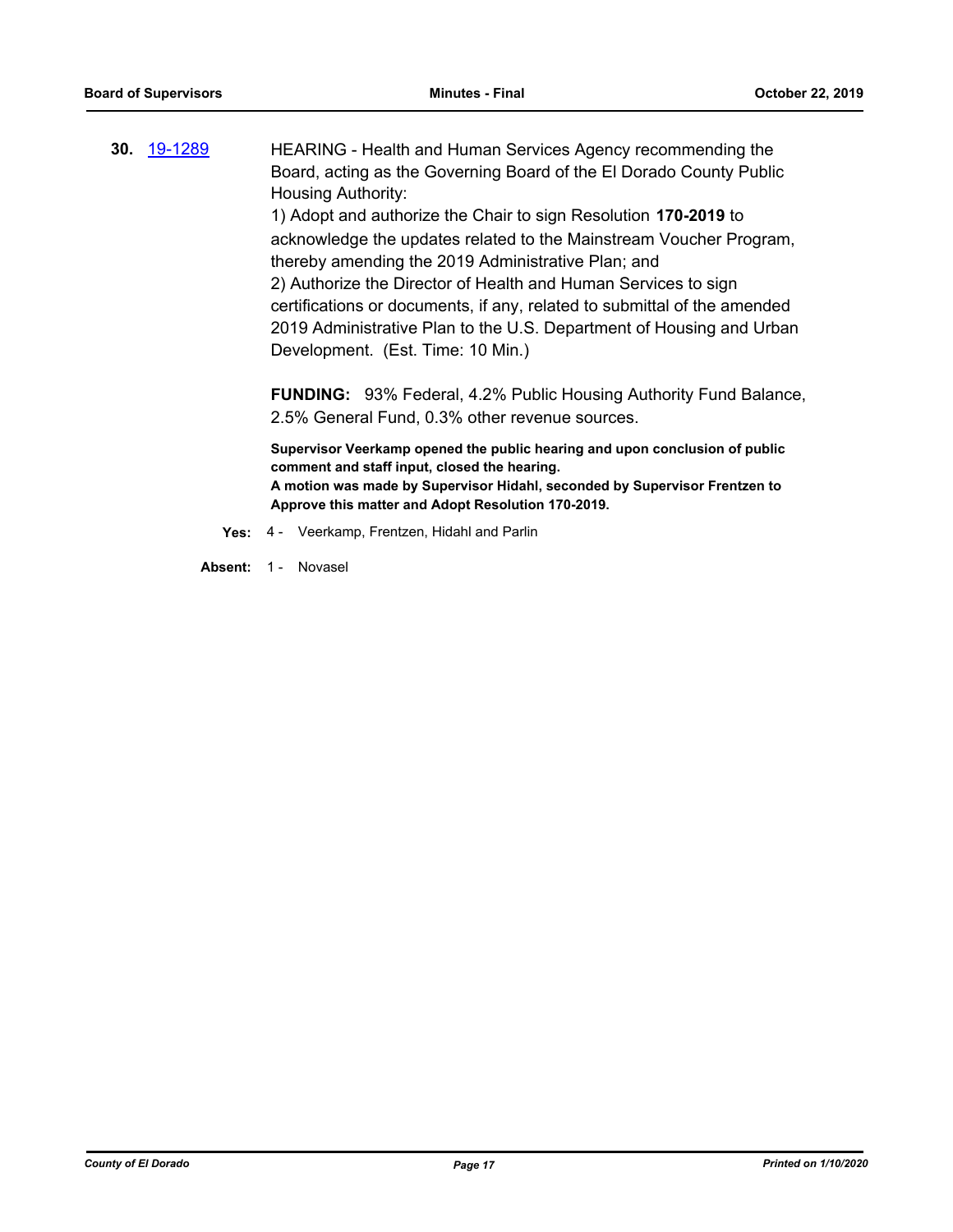# **1:00 P.M. - TIME ALLOCATION**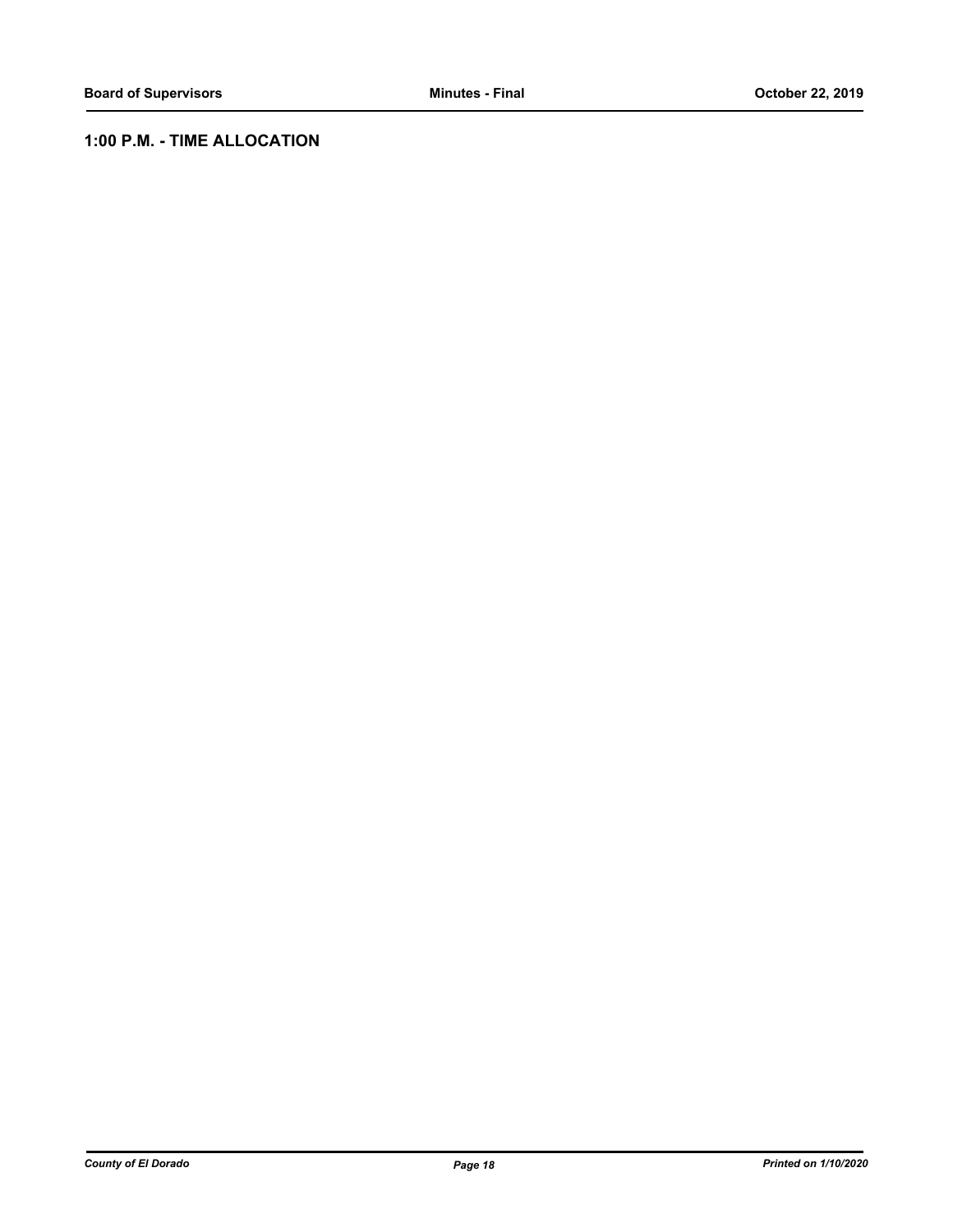| 31. <u>19-0663</u> | HEARING - Chief Administrative Office, Airports & Cemeteries Division,<br>Department of Transportation, Planning and Building Department, and<br>Environmental Management Department recommending the Board adopt<br>and authorize the Chair to sign the following:<br>1) Resolution 183-2019 entitled "Chief Administrative Office, Airports<br>Division Fee Schedule," thereby rescinding prior Resolution 080-2019,<br>May 21, 2019, with no change to fees. (Item 27).<br>2) Resolution 184-2019 entitled "Chief Administrative Office, Cemeteries<br>Division Fee Schedule," thereby rescinding prior Resolution 080-2019,<br>May 21, 2019 (Item 27).<br>3) Resolution 185-2019 entitled "Department of Transportation Fee<br>Schedule and Policies and Procedures," thereby rescinding prior<br>Resolution 080-2019, May 21, 2019 (Item 27).<br>4) Resolution 186-2019 entitled "Planning and Building Department Fee<br>Schedule and Policies and Procedures," thereby rescinding prior<br>Resolution 080-2019, May 21, 2019 (Item 27), and provide direction to<br>staff on which of the following Appeal Fee options the Board would like to<br>adopt:<br>Option A (staff recommendation): set the Appeal fee at \$943 and convert<br>the base application to T&M to recover any costs associated with the<br>Appeal beyond the initial \$943 Appeal fee;<br>Option B: set the Appeal fee at tiered amounts of \$943 for projects<br>appealed to the Planning Commission and \$3,221 for projects appealed<br>to the Board of Supervisors;<br>Option C: set the Appeal fee at \$3,221 (the average cost of an Appeal<br>based on the 2014 fee study);<br>Option D: leave the Appeal fee at the current rate of \$239; or |
|--------------------|-----------------------------------------------------------------------------------------------------------------------------------------------------------------------------------------------------------------------------------------------------------------------------------------------------------------------------------------------------------------------------------------------------------------------------------------------------------------------------------------------------------------------------------------------------------------------------------------------------------------------------------------------------------------------------------------------------------------------------------------------------------------------------------------------------------------------------------------------------------------------------------------------------------------------------------------------------------------------------------------------------------------------------------------------------------------------------------------------------------------------------------------------------------------------------------------------------------------------------------------------------------------------------------------------------------------------------------------------------------------------------------------------------------------------------------------------------------------------------------------------------------------------------------------------------------------------------------------------------------------------------------------------------------------------------------------------------------------------------------|
|                    | Option E: set the Appeal fee at an amount deemed appropriate by the<br>Board.                                                                                                                                                                                                                                                                                                                                                                                                                                                                                                                                                                                                                                                                                                                                                                                                                                                                                                                                                                                                                                                                                                                                                                                                                                                                                                                                                                                                                                                                                                                                                                                                                                                     |
|                    | 5) Resolution 187-2019 entitled "Environmental Management Fee<br>Schedule and Policies and Procedures," thereby rescinding prior<br>Resolution 080-2019, May 21, 2019 (Item 27), with either:<br>Option A: Rate increase per Fiscal Year (FY) 2018-19 approved rate<br>multiplied by the FY 2015-16 time study; or<br>Option B: Rate increase per FY 2018-19 approved rate multiplied by the<br>FY 2018-19 time study (Attachment V). (Est. Time 1.5 Hrs.)                                                                                                                                                                                                                                                                                                                                                                                                                                                                                                                                                                                                                                                                                                                                                                                                                                                                                                                                                                                                                                                                                                                                                                                                                                                                        |
|                    | <b>FUNDING</b> Fees for service.<br>Public Comment: K. Greenwood, K. Payne, T. Kayes                                                                                                                                                                                                                                                                                                                                                                                                                                                                                                                                                                                                                                                                                                                                                                                                                                                                                                                                                                                                                                                                                                                                                                                                                                                                                                                                                                                                                                                                                                                                                                                                                                              |
|                    |                                                                                                                                                                                                                                                                                                                                                                                                                                                                                                                                                                                                                                                                                                                                                                                                                                                                                                                                                                                                                                                                                                                                                                                                                                                                                                                                                                                                                                                                                                                                                                                                                                                                                                                                   |

**Supervisor Veerkamp opened the public hearing and upon conclusion of public comment and staff input, closed the hearing.**

**A motion was made by Supervisor Hidahl, seconded by Supervisor Parlin to Adopt Resolution 183-2019 entitled "Chief Administrative Office, Airports Division Fee Schedule," thereby rescinding prior Resolution 080-2019, May 21, 2019, with no change to fees.**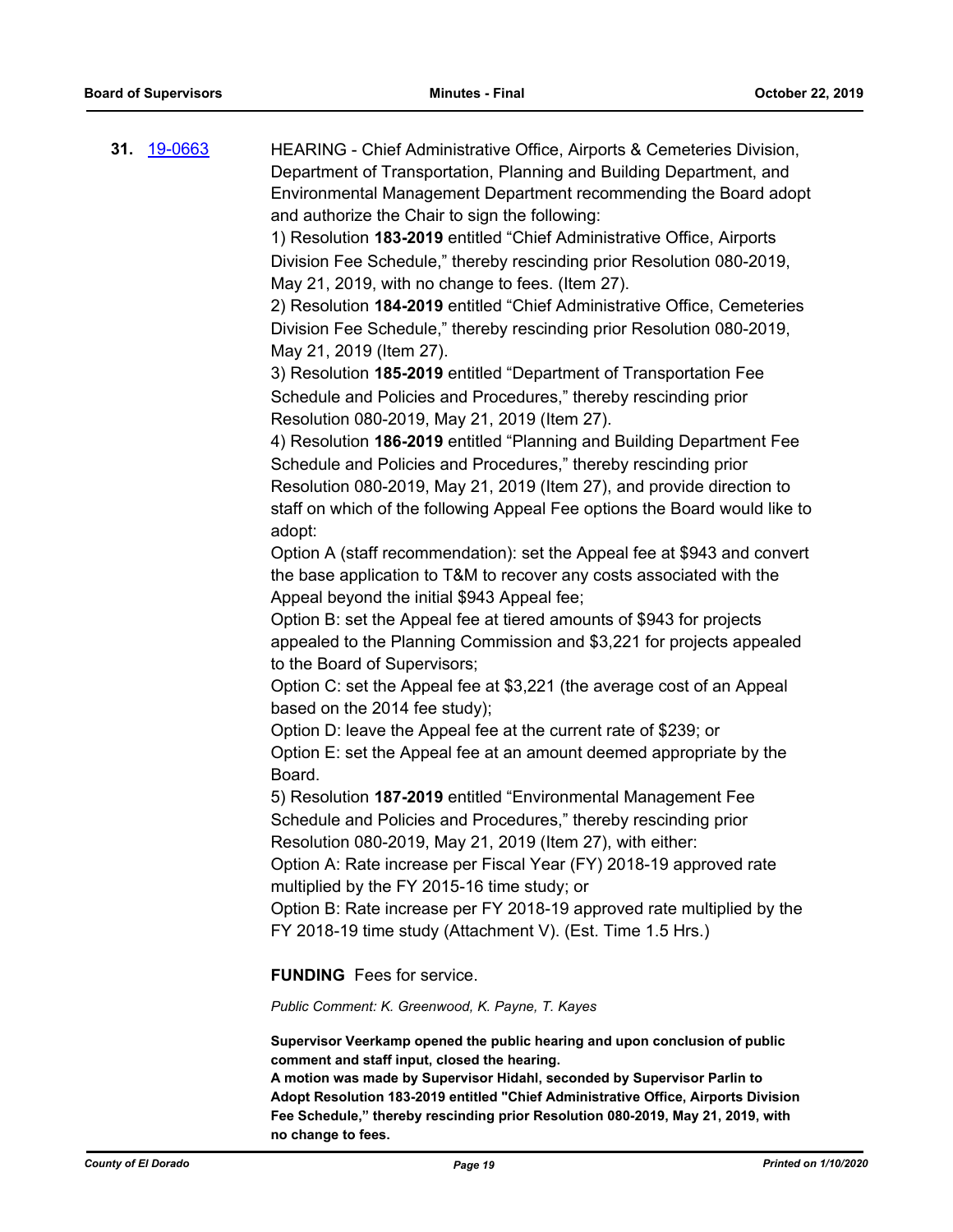**Yes:** 4 - Veerkamp, Frentzen, Hidahl and Parlin

**Absent:** 1 - Novasel

*Public Comment: K. Payne, K. Greenwood*

**A motion was made by Supervisor Frentzen, seconded by Supervisor Parlin to Adopt Resolution 184-2019 entitled "Chief Administrative Office, Cemeteries Division Fee Schedule," thereby rescinding prior Resolution 080-2019, May 21, 2019 .**

- **Yes:** 4 Veerkamp, Frentzen, Hidahl and Parlin
- Absent: 1 Novasel

*Public Comment: K. Greenwood, T. Kayes*

**A motion was made by Supervisor Hidahl, seconded by Supervisor Parlin to Adopt Resolution 185-2019 entitled "Department of Transportation Fee Schedule and Policies and Procedures," thereby rescinding prior Resolution 080-2019, May 21, 2019.**

- **Yes:** 3 Veerkamp, Hidahl and Parlin
- **Noes:** 1 Frentzen
- Absent: 1 Novasel

*Public Comment: T. Kayes, K. Greenwod, K. Payne*

**A motion was made by Supervisor Frentzen, seconded by Supervisor Hidahl to Adopt Resolution 186-2019, which did not include an Appeal Fee option, entitled "Planning and Building Department Fee Schedule and Policies and Procedures," thereby rescinding prior Resolution 080-2019, May 21, 2019.**

- **Yes:** 4 Veerkamp, Frentzen, Hidahl and Parlin
- **Absent:** 1 Novasel

**A motion was made by Supervisor Frentzen, seconded by Supervisor Hidahl to set the Appeal Fee at \$280 and convert the base application to Time and Materials (T&M) to recover any costs associated with the Appeal beyond the initial \$280 Appeal fee. Motion Failed.**

- **Yes:** 2 Frentzen and Hidahl
- **Noes:** 2 Veerkamp and Parlin
- Absent: 1 Novasel

**A motion was made by Supervisor Parlin to set the Appeal Fee at \$280 without T&M.**

**Motion Failed for lack of a second.**

**A motion was made by Supervisor Hidahl to set the Appeal Fee at \$943 without T&M. Motion Failed for lack of a second.**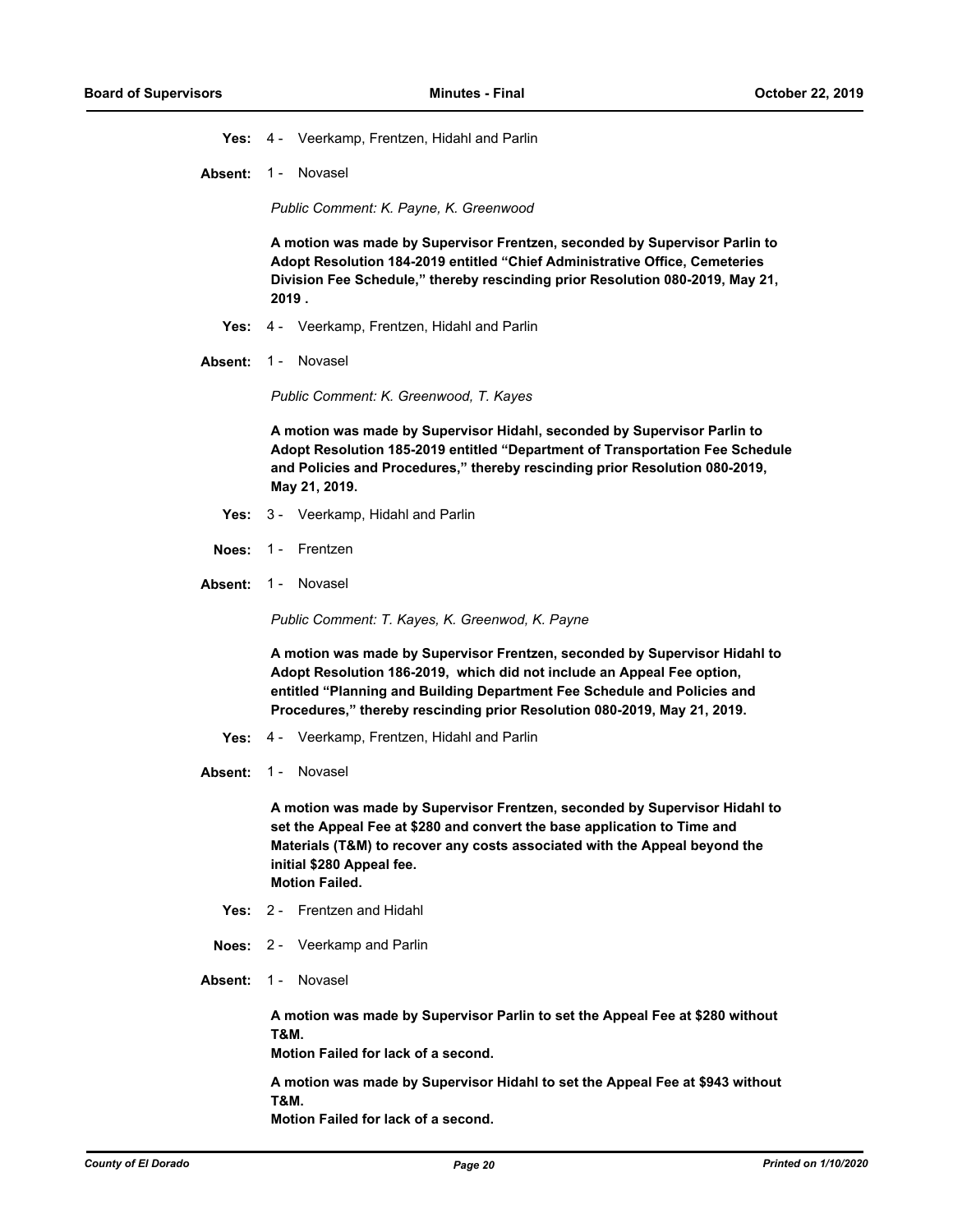**Staff was directed to return to the Board with Appeal Fee options when all Board members are present.**

*Public Comment: K. Greenwood*

**A motion was made by Supervisor Hidahl, seconded by Supervisor Parlin to Adopt Resolution 187-2019 entitled "Environmental Management Fee Schedule and Policies and Procedures," thereby rescinding prior Resolution 080-2019, May 21, 2019. The Board included Option B: Rate increase per FY 2018-19 approved rate multiplied by the FY 2018-19 time study (Attachment V) with the adoption of Resolution 187-2019.**

**Yes:** 4 - Veerkamp, Frentzen, Hidahl and Parlin

Absent: 1 - Novasel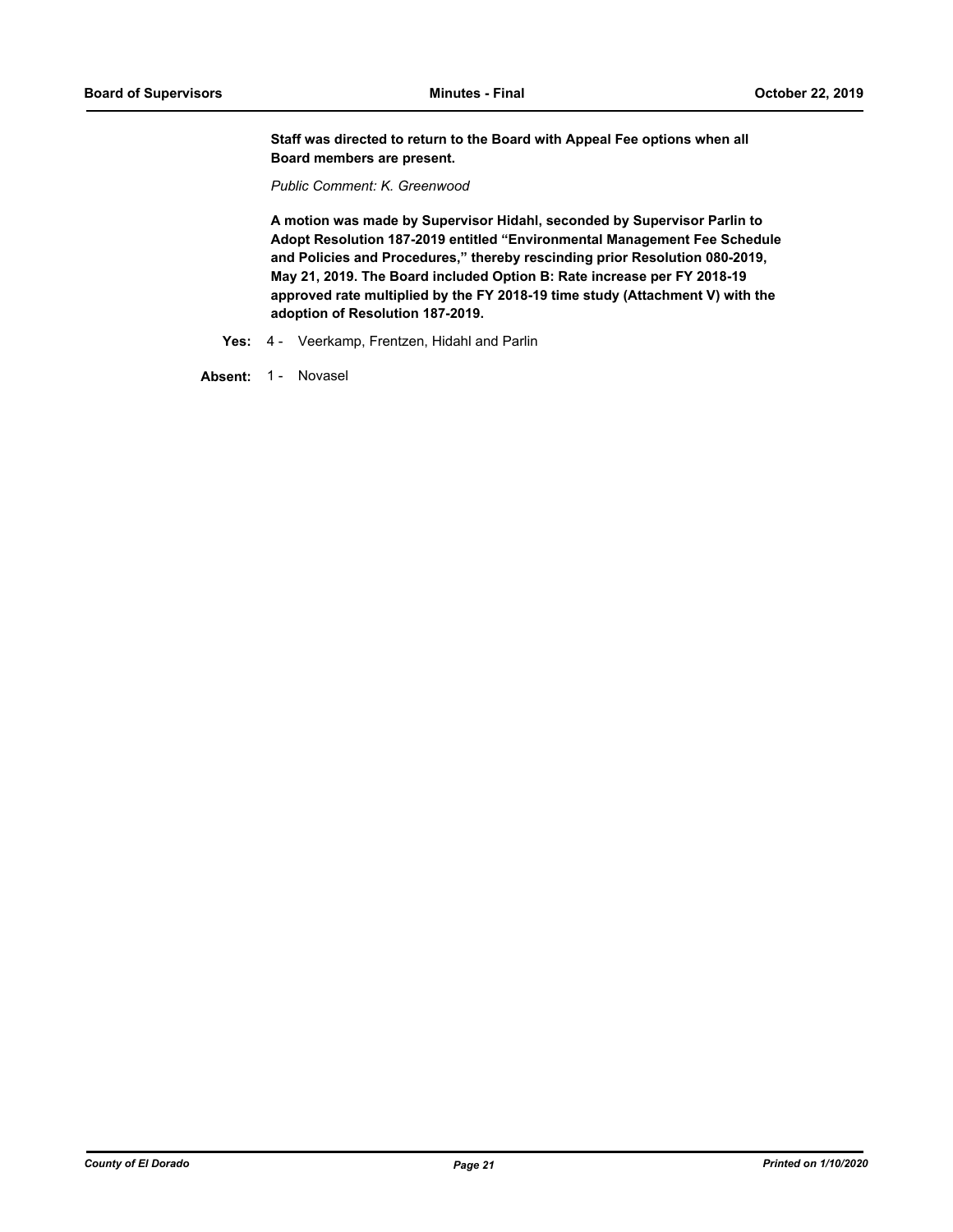#### **2:30 P.M. - TIME ALLOCATION**

**32.** [19-1382](http://eldorado.legistar.com/gateway.aspx?m=l&id=/matter.aspx?key=26703) HEARING - Department of Transportation recommending the Board consider the following regarding the establishment of an Underground Utility District as part of the Mount Murphy Road at South Fork American River - Bridge Replacement Project, CIP 77129/36105029: 1) Adoption Resolution **171-2019** to create an Underground Utility District as part of the project; 2) Direct the Director of Transportation, or designee, to sign all Pacific Gas & Electric Company application documents necessary to initiate work under the Rule 20A Program; and 3) Direct the Director of Transportation, or designee, to sign all related notices to Pacific Bell Telephone Company dba AT&T California, directing this utility company to initiate work required as part of the Underground Utility District formation. (Est. Time: 30 Min.) **FUNDING:** Electrical Rule 20A Underground Utility Funds (PG&E) and Telecommunication Rule 32A Tariff Funds (AT&T) (100%) *Public Comment: M. Lane, K. Payne, T. Kayes* **Supervisor Veerkamp opened the public hearing and upon conclusion of public comment and staff input, closed the hearing.**

> **A motion was made by Supervisor Frentzen, seconded by Supervisor Parlin to Approve this matter and Adopt Resolution 171-2019.**

- **Yes:** 4 Veerkamp, Frentzen, Hidahl and Parlin
- Absent: 1 Novasel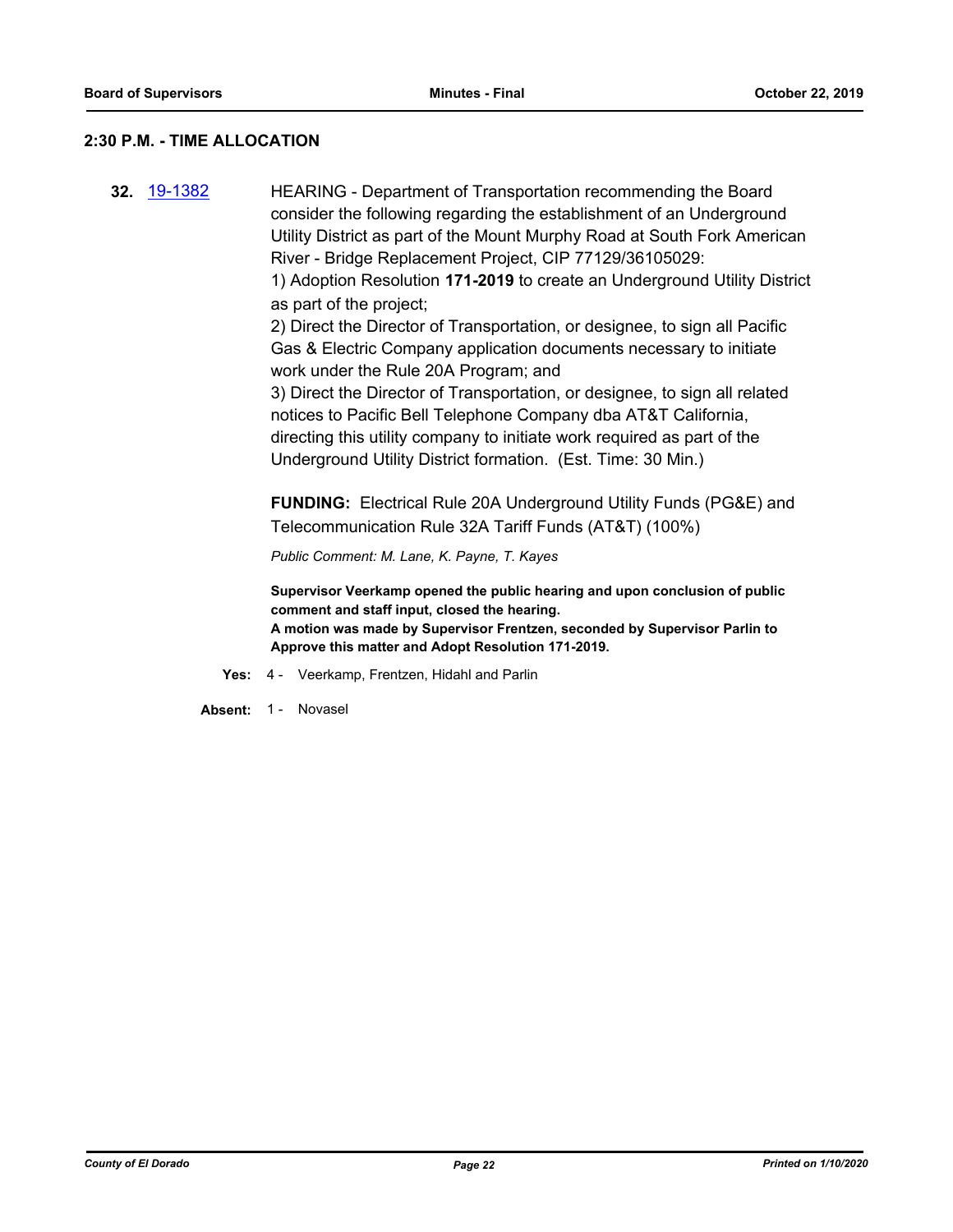#### **3:00 P.M. - TIME ALLOCATION**

**33.** [19-1383](http://eldorado.legistar.com/gateway.aspx?m=l&id=/matter.aspx?key=26704) HEARING - Department of Transportation recommending the Board consider the following regarding the formation of the Shingle Springs Underground Utility District:

> 1) Conduct a public hearing to consider adoption of Resolution **172-2019**  to form the Shingle Springs Underground Utility District;

2) Direct the Director of Transportation, or designee, to sign all Pacific Gas & Electric Company application documents necessary to initiate work under the Rule 20A Program upon the identification of a specific overhead to underground conversion project within the Underground Utility District; and

3) Direct the Director of Transportation, or designee, to sign all related notices to Pacific Bell Telephone Company dba AT&T California upon identification of a specific overhead to underground conversion project within the Underground Utility District. (Est. Time: 30 Min.)

**FUNDING:** Rule 20A Tariff Program Funds.

*Public Comment: K. Payne, T. Kayes, CJ Freeland, J. Aldershea*

**Supervisor Veerkamp opened the public hearing and upon conclusion of public comment and staff input, closed the hearing.**

**A motion was made by Supervisor Frentzen, seconded by Supervisor Hidahl to Approve this matter and Adopt Resolution 172-2019.**

- **Yes:** 3 Veerkamp, Frentzen and Hidahl
- **Recused:** 1 Parlin
	- Absent: 1 Novasel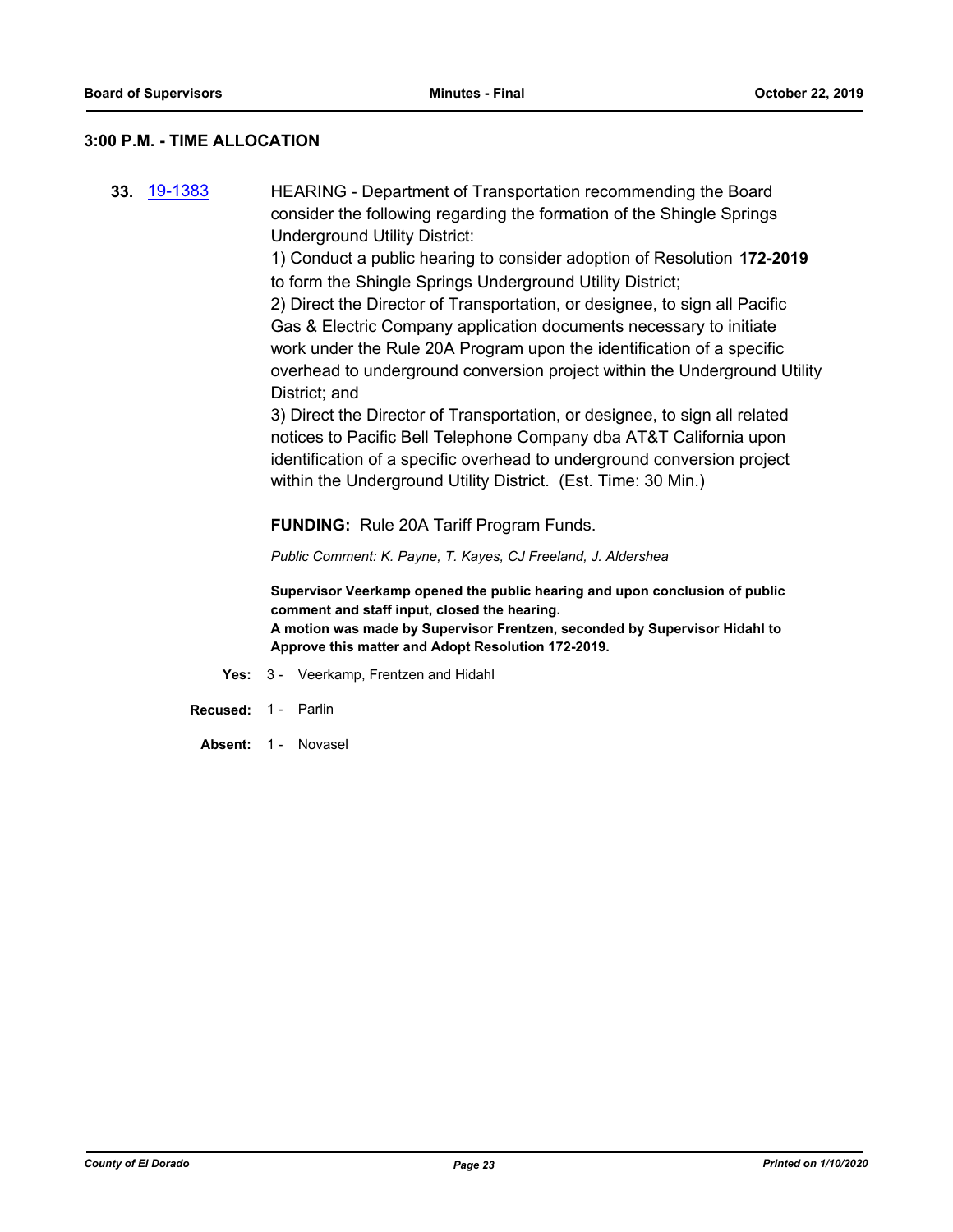#### **ITEMS TO/FROM SUPERVISORS**

| Supervisor Hidahl reported on the following:             |
|----------------------------------------------------------|
| Elections open house.                                    |
| Planning staff meeting.                                  |
| <b>Commission on Aging meeting.</b>                      |
| Juvenile Treatment Center luncheon.                      |
| Assemblyman Kiley planning meeting.                      |
| El Dorado Union High School District meeting.            |
| Supervisor Frentzen reported on the following:           |
| <b>Local Agency Formation Commission meeting.</b>        |
| Fire Insurance meeting.                                  |
| <b>Broadband meetings.</b>                               |
| <b>Cameron Park/Shingle Springs Chamber of Commerce.</b> |
| Book on the history of Cameron Park.                     |
| <b>Planning Commission request.</b>                      |
| Supervisor Parlin reported on the following:             |
| Auburn State Recreation letter meeting.                  |
| County wide fire safe council meeting.                   |
| Library Commissioner meeting.                            |
| Rural County Representatives of California meeting.      |
| Parks and Recreation meeting.                            |
| Diamond Springs Advisory Committee meeting.              |
| Staff updates.                                           |
| Assemblyman Kiley meeting.                               |
| Sierra Nevada Conservancy meeting.                       |
| Open House for Georgetown Boys and Girls Club.           |
| Supervisor Veerkamp reported on the following:           |
|                                                          |

**Water Agency workshop. Diamond Springs Advisory Committee meeting. Local Agency Formation Commission meeting. Fire Insurance meeting. Apple Hill update. Ray Lawyer/Forni Road update.**

# **CAO UPDATE**

**Don Ashton, Chief Administrative Officer, reported on the following: Public Safety Power Shutoff. Cost of Power Shutoff to the County. Chief Administrative Officer conference.**

#### **ADJOURNED AT 4:15 P.M.**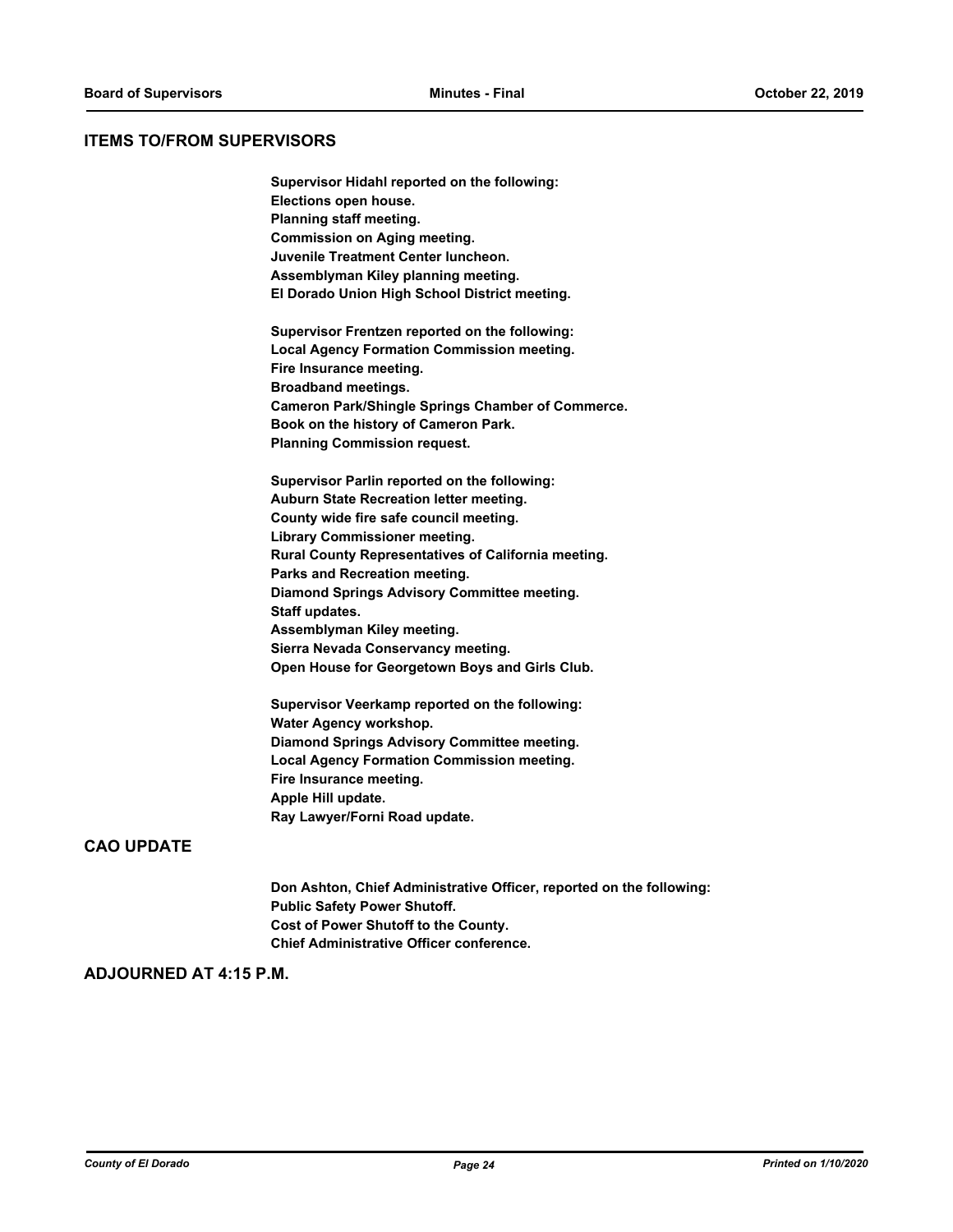# **CLOSED SESSION**

**34.** [19-1480](http://eldorado.legistar.com/gateway.aspx?m=l&id=/matter.aspx?key=26801) **Pursuant to Government Code Section 54957.6 - Conference with Labor Negotiator**: County Negotiator: Bruce Heid of Industrial Employers and Distributors Association; Director, Health & Human Services Agency; and/or designee. Non-Employee Organization: In-Home Supportive Services. (Est. Time: 10 Min.)

> **No Action Reported. Supervisors Hidahl, Frentzen, Veerkamp and Parlin participated. Supervisor Novasel was absent.**

**35.** [19-1504](http://eldorado.legistar.com/gateway.aspx?m=l&id=/matter.aspx?key=26826) **Pursuant to Government Code Section 54956.9(d)(1)- Existing Litigation**. Title:Claim of Michael Yarbrough v. County of El Dorado York Risk Services Group, Inc., Worker's Compensation Claim Settlement, Claims ELAH-548739 and ELAH548963. (Est. Time: 5 Min.)

> **No Action Reported. Supervisors Hidahl, Frentzen, Veerkamp and Parlin participated. Supervisor Novasel was absent.**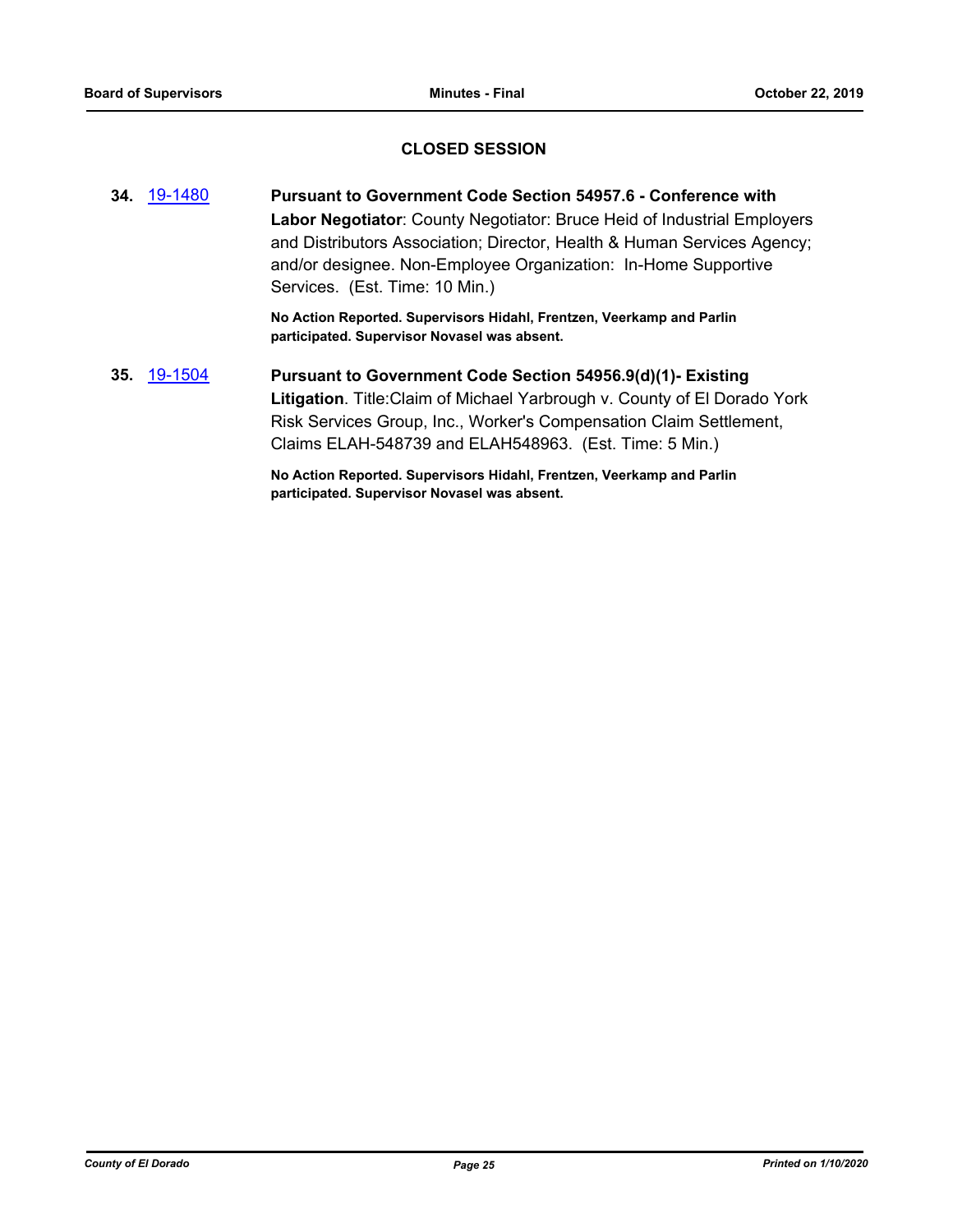On August 19, 2003, the Board adopted the following protocol: It is a requirement that all speakers, County staff and the public, when approaching the podium to make a visual presentation to the Board of Supervisors, must provide the Clerk with the appropriate number of hard copies of the presentation for Board members and the audience.